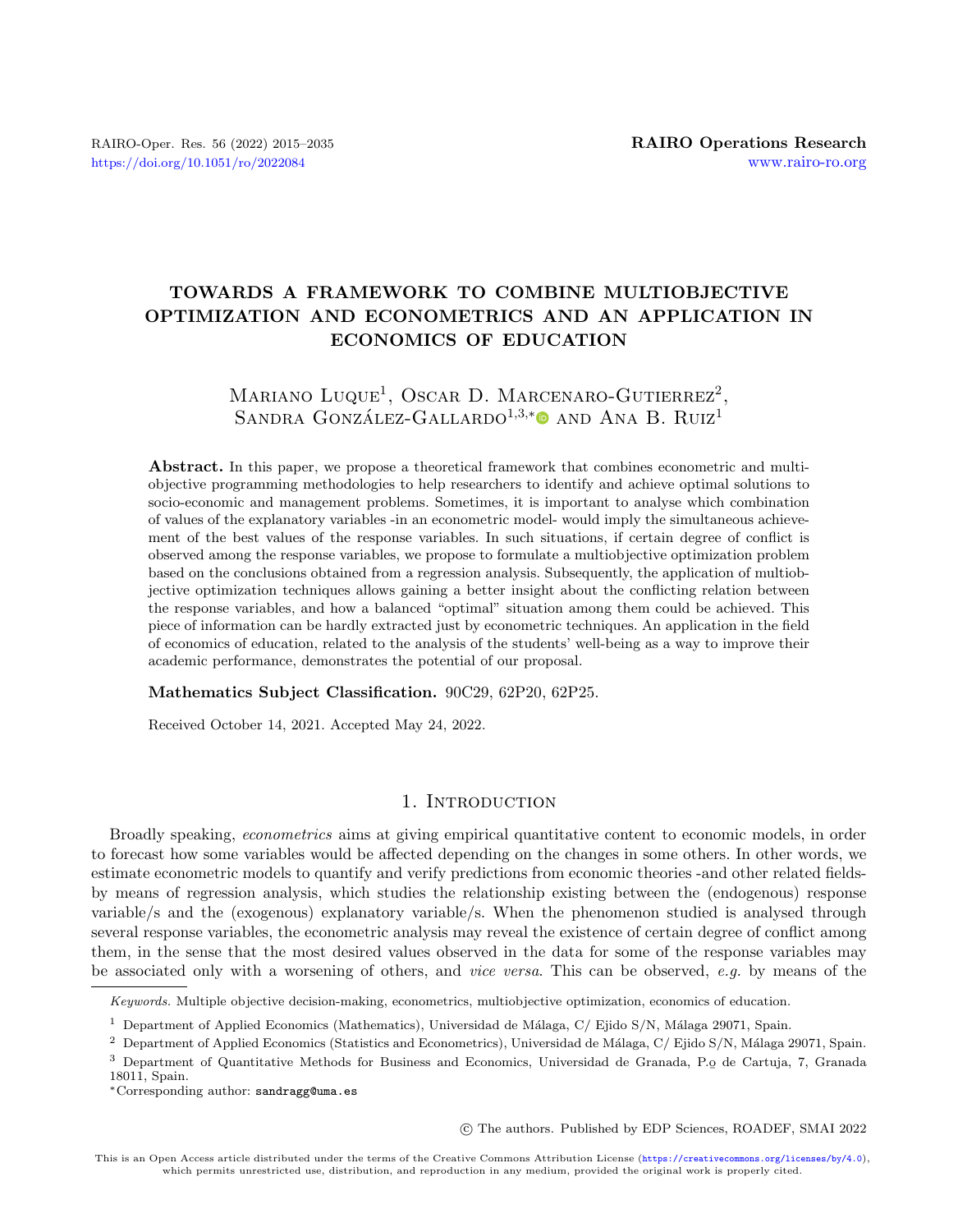descriptive statistics of the response variables. However, this type of analysis cannot give much more insights than the conflicting nature of the variables, to the extent that it cannot explain how to attain "optimal" values simultaneously for all the response variables of the phenomenon under research. In such a situation, the application of multiobjective optimization techniques in conjunction with econometric techniques can enable us to obtain very valuable information.

*Multiobjective optimization* is intended at solving problems arising in fields such as  $e.q$  economics, management, industry or engineering, in which several conflicting criteria (modelled through objective functions) must be optimized (maximized or minimized). The feasible set of alternatives (solutions) is determined by the set of constraints modelling the situation studied taking into account the observed data. Because of the conflicting nature of the criteria, it is not possible "in most of the cases" to find a single solution at which all the objectives are optimized simultaneously and, thus, the so-called Pareto optimal or efficient solutions are identified. At these solutions, no objective function can be improved without worsening, at least, one of the others.

Under this scope, in this paper, we propose a theoretical framework that combines econometric and multiobjective optimization techniques to help researchers and/or decision makers to have a more precise view and a better knowledge of the phenomenon under scrutiny. The framework suggested involves two stages. Firstly, an econometric analysis has to be conducted in order to find and estimate relationships between the explanatory and the response variables considered. These relations can be obtained by means of different models, such as linear, polynomial, exponential, etc. It is important to detect if a conflict exists among the response variables in this econometric study, since this will support the analysis of the problem from a multiobjective optimization point of view. Secondly, we suggest building a multiobjective optimization problem from the econometric analysis previously done, making use of the correlations found among the variables. To be more precise, the regressions and correlations are used to formulate the objective functions and to delimit the set of realistic values for the explanatory variables through constraints. The idea is to gain some knowledge about the conflicting relation existing among the response variables. By applying different multiobjective optimization techniques, we can reach some findings about the type of solutions that are feasible, about the sacrifices among the objectives (trade-offs) needed to attain a desirable "optimal" solution, and so on.

The main purpose of the framework proposed is to allow practitioners and decision makers<sup>[1](#page-1-0)</sup> to obtain further information about the values of the explanatory variables that would permit to achieve compromise optimal values of the response variables simultaneously in the future. These optimal values will be obtained based on the expectations of the decision makers about a hypothetical desirable situation regarding the phenomenon under scrutiny. In particular, the conclusions extracted can be used to disentangle to which extent we can determine strategies that make the explanatory variables reach certain values improving the response variables as much as possible. This can be of great interest in several situations. For example, when researchers desire to know if there exists a combination of values for the explanatory variables that would make all the response variables to achieve their "best possible" values at the same time. Besides, if they want to investigate how to influence the explanatory variables to make the response ones to attain certain specific values that are desirable and relevant according to the data observed. In addition, this framework is useful to investigate how sensitive these "optimal" response variable values may be to small variations in the explanatory variable values. Furthermore, we can foresee the impact of giving more importance to the improvement of some of the response variables, having information about the sacrifice required in the values achieved by the others. Note that these findings can be hardly obtained just by econometric techniques.

<span id="page-1-0"></span>To the best of our knowledge, few previous works have considered a similar mixed econometric-multiobjective optimization procedure. Spivey and Tamura [\[27\]](#page-20-0) combined econometrics and the multiobjective optimization technique known as goal programming for dealing with problems of policy formulation and decision making, but just a preference function was optimized subject to a set of econometric constraints. In [\[30\]](#page-20-1), a multiobjective optimization method to study an econometric model of macroeconomics policy in Finland was applied. In [\[20\]](#page-20-2), a linear mixed integer multiobjective optimization problem was built from an econometric model to study the

<sup>&</sup>lt;sup>1</sup>In the context of this paper, we refer by *decision maker* to the analyst, researcher, econometrician or policy maker that is interested in analyzing a socio-economic problem from both the econometric and the multiobjective optimization points of view.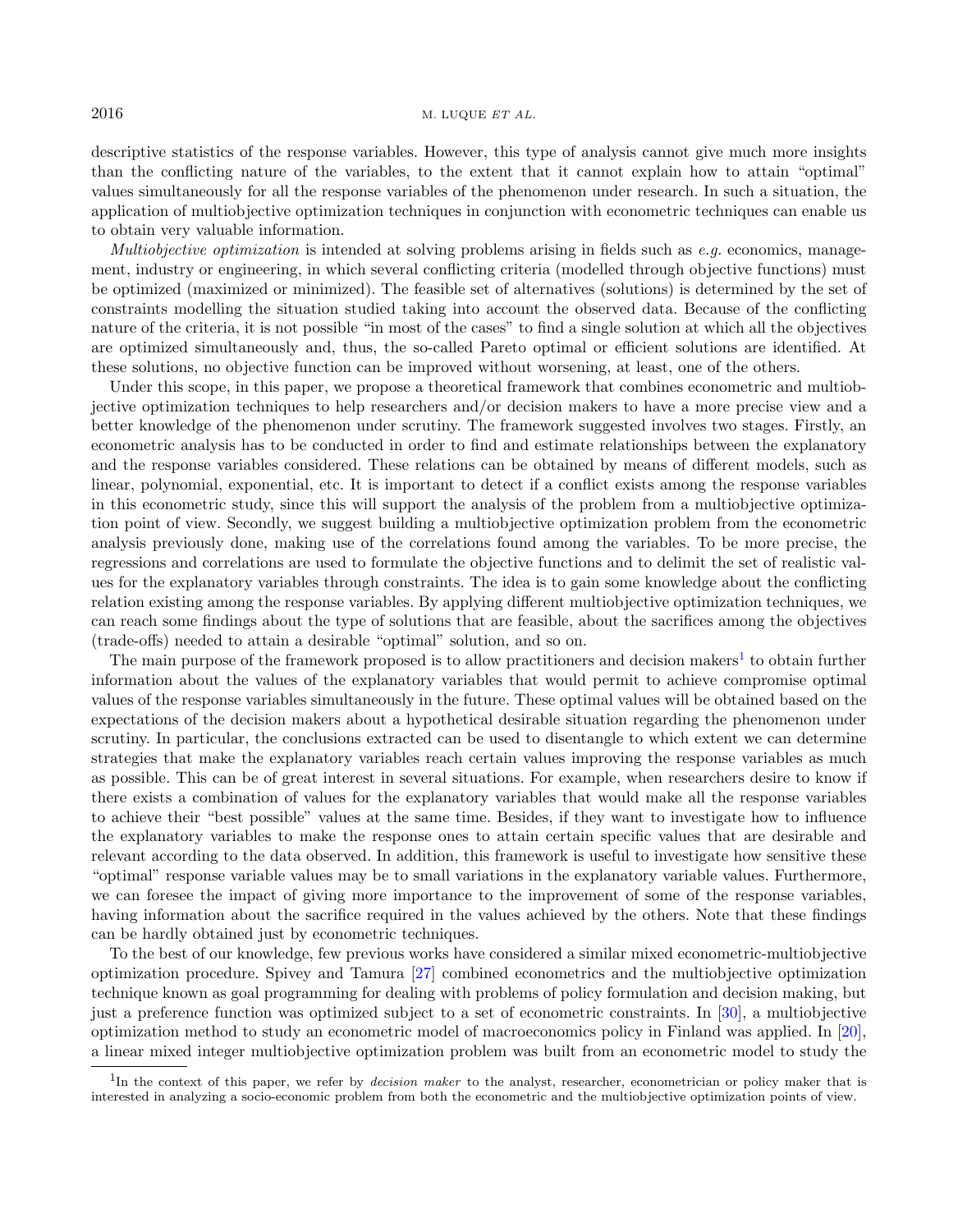worker. In [\[18\]](#page-19-0), a multiobjective optimization approach was obtained from the econometric analysis of the education outcomes of students, with the aim of researching the educational inputs that may be affected to achieve an optimum balanced performance of students in reading, mathematics and English courses. Also, [\[21\]](#page-20-3) investigated the potential balance between some teacher characteristics, particularly teachers' satisfaction and different measures of their pupils' performance, in order to optimize some Spanish educational system outputs. More recently, in [\[11\]](#page-19-1), a multiobjective interval model was proposed, based on the results of an econometric estimation, to explore the trade-offs among different dimensions of job satisfaction. González-Fernández et al. [\[10\]](#page-19-2) used a similar procedure, involving an econometric analysis and an application of goal programming, to study the profile of the most profitable insurers. Later, [\[12\]](#page-19-3) applied interval multiobjective optimization techniques jointly to regression analysis to shed some light about the compromises of specific aspects of workers' personal and working conditions in different scenarios.

As said, there are several works available in the literature that apply a mixed econometric and multiobjective optimization methodology. However, the aforementioned articles were focused on specific socio-economic problems and, therefore, applied this methodology ad-hoc for each specific problem. Instead, in this paper, we generalize the combination of both techniques to a framework for a generic socio-economic problem and we identify general features and steps to be followed to combine both techniques. Indeed, our theoretical framework enables a more flexible and general formulation than the models considered in these previous works. In addition to formulating the linear case theoretically, the non-linear case is also considered in our proposal, allowing the use of non-linear regressions if needed. We also go a step further in the linear case and we formulate more realistic models that consider confidence intervals for the coefficients of the objective functions.

In order to show the potential of our framework, we describe an illustrative example related to economics of education. Specifically, we apply our proposal to a problem aimed at analysing the levels of well-being of students in secondary school by means of a set of indicators. The purpose is to identify the factors of the educational context that would enable to achieve the best possible levels of these indicators in the future, in order to formulate educational policies that promote an increase of the students' well-being, as a way to enhance their academic performance. In this example, a reference point-based methodology is applied to solve the multiobjective optimization problem built from the econometric analysis carried out, and interesting findings are concluded.

The rest of this paper is organised as follows. Section [2](#page-2-0) provides the basic concepts and notations of econometrics and multiobjective optimization. The theoretical framework proposed is described in Section [3.](#page-3-0) Next, Section [4](#page-8-0) discusses some multiobjective optimization techniques that can be used for solving the resulting problem. We demonstrate the potential of our proposal using the illustrative example about the students' well-being in Section [5.](#page-10-0) Finally, the main contributions of this paper are summarized in Section [6.](#page-18-0)

## <span id="page-2-1"></span>2. Background

## <span id="page-2-0"></span>2.1. Econometrics

Let us assume that we are studying a phenomenon and we want to find dependence relations of a set of response variables, denoted by  $y_j$  for  $j = 1, \ldots, m$ , with respect to a set of explanatory variables, referred to as  $x_i$  for  $i = 1, \ldots, k$ . For a sample of *n* observational data, each vector of explanatory variables is associated with a vector of response variables as follows:

$$
(x_1(r),...,x_k(r)) \to (y_1(r),...,y_m(r)),
$$
 for  $r = 1,...,n$ .

In order to study the dependency among them, an econometric analysis can be carried out by estimating a regression model in which the response variables are regressed on the explanatory variables. Let us consider a general regression model formulated as follows:

$$
y_j = \hat{y}_j(x_1, \dots, x_k) + \epsilon_j, \quad \text{for} \quad j = 1, \dots, m,
$$
\n
$$
(2.1)
$$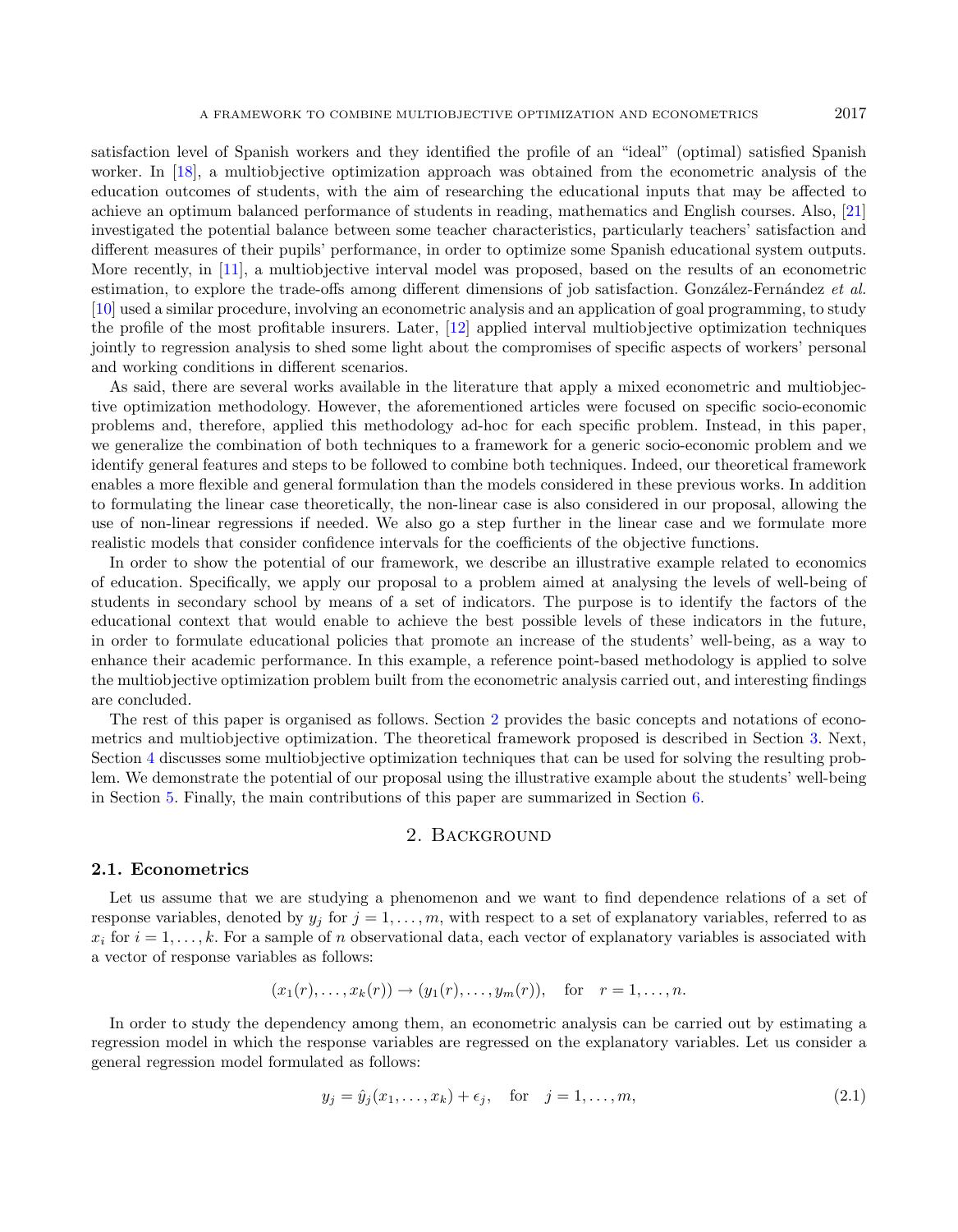where  $\hat{y}_j$  is the predicted value of the response variable  $y_j$ , which is a function of the explanatory variables  $x_1, \ldots, x_k$ , and  $\epsilon_j$  is a random disturbance (inherently unobservable and generally assumed to be normally distributed). Observe that the parameter  $r$ , which denotes the observation number, has been deleted in the variables  $x_1, \ldots, x_k$  and  $y_1, \ldots, y_m$  to simplify the notation. For  $j = 1, \ldots, m$ , the functions  $\hat{y}_j$ , referred to as predictors of the response variables, can be e.g. linear, polynomial, exponential, etc., depending on the nature of the data and the model considered. For example, in the linear case, they are given by the following formulation:

$$
\hat{y}_j = \hat{\alpha}^j + \hat{\beta}_1^j \cdot x_1 + \cdots + \hat{\beta}_k^j \cdot x_k, \quad \text{for} \quad j = 1, \ldots, m,
$$

where  $\hat{\boldsymbol{\beta}}^j = (\hat{\beta}_1^j, \ldots, \hat{\beta}_k^j)^T$  is the vector of regression coefficients (slopes) and  $\hat{\alpha}^j$  is an estimated population intercept. The regression coefficients can be estimated by means of any suitable methodology, such as  $e.g.$ ordinary least squares regression.

## 2.2. Multiobjective optimization

In general, a multiobjective optimization problem  $[9, 23]$  $[9, 23]$  $[9, 23]$  can be formulated as:

<span id="page-3-1"></span>
$$
\max \{f_1(\mathbf{x}), f_2(\mathbf{x}), \dots, f_m(\mathbf{x})\}
$$
\nsubject to  $\mathbf{x} \in X$ , (2.2)

where  $f_j : \mathbb{R}^k \to \mathbb{R}$  con  $j = 1, \ldots, m$  are the m (with  $m \geq 2$ ) conflicting objective functions to be optimized simultaneously over the feasible set  $X \in \mathbb{R}^k$ , constituted by the feasible decision vectors  $\mathbf{x} = (x_1, \ldots, x_k)^T$ . Their images in the objective space, given by  $f(x) = (f_1(x), \ldots, f_m(x))^T$  for any  $x \in X$ , are referred to as objective vectors and form the so-called feasible objective region  $Z = f(X) \in \mathbb{R}^m$ .

Finding a single solution optimizing all the criteria at the same time is usually impossible in most of the cases because of the conflict degree among the objectives, but the so-called efficient or Pareto optimal solutions do exist instead. A decision vector  $\mathbf{x}^0 \in \mathbb{R}$  is said to be efficient or Pareto optimal for problem  $(2.2)$  if there does not exist any other vector  $\mathbf{x} \in X$  such that  $f_j(\mathbf{x}^0) \leq f_j(\mathbf{x})$  for every  $j = 1, \ldots, m$ , and  $f_i(\mathbf{x}^0) < f_i(\mathbf{x})$  for at least one index *i*. The corresponding objective vector  $f(x^0)$  is called a Pareto optimal objective vector. All efficient solutions form the Pareto optimal set in the decision space  $(E)$  and the Pareto optimal front in the objective space  $(f(E))$ .

Usually, there exist more than one Pareto optimal solution, so it is useful to know the ranges of the objective functions in the Pareto optimal front. On the one hand, the lower bounds are set by the nadir vector  $z^{nad} =$  $(z_1^{\text{nad}}, \ldots, z_m^{\text{nad}})^T$ , where  $z_j^{\text{nad}} = \min_{\mathbf{x} \in E} f_j(\mathbf{x})$  for all  $j = 1, \ldots, m$ , while the upper bounds are given by the ideal vector  $\mathbf{z}^* = (z_1^*, \ldots, z_m^*)^T$ , where  $z_j^* = \max_{\mathbf{x} \in S} f_j(\mathbf{x}) = \max_{\mathbf{x} \in E} f_j(\mathbf{x})$  for all  $j = 1, \ldots, m$ . In practice, the nadir point is usually approximated since its computation is difficult as the set  $E$  is unknown [\[14\]](#page-19-5). Both the ideal and nadir vectors are frequently used to normalize the objective functions (e.g. by dividing each objective by the difference of its corresponding ideal and nadir values).

## <span id="page-3-0"></span>3. A theoretical econometric-multiobjective optimization framework

By studying the regression model, noteworthy relations and dependencies between the different explanatory and response variables can be identified, which in turn may provide some interesting conclusions about the phenomenon under research. But, in econometrics, sometimes it is valuable to discuss and analyse how "the best values" for the response variables could be achieved simultaneously, if possible, considering all the feasible values that the explanatory variables can take (not only the values observed in the sample). This is the main purpose of the combined methodology proposed here. The information obtained in this way may enable supporting bad or good decisions taken regarding the phenomenon under study, by the identification of key factors concerning the explanatory variable values that would allow the simultaneous achievement of such desired "optimal" response variable values.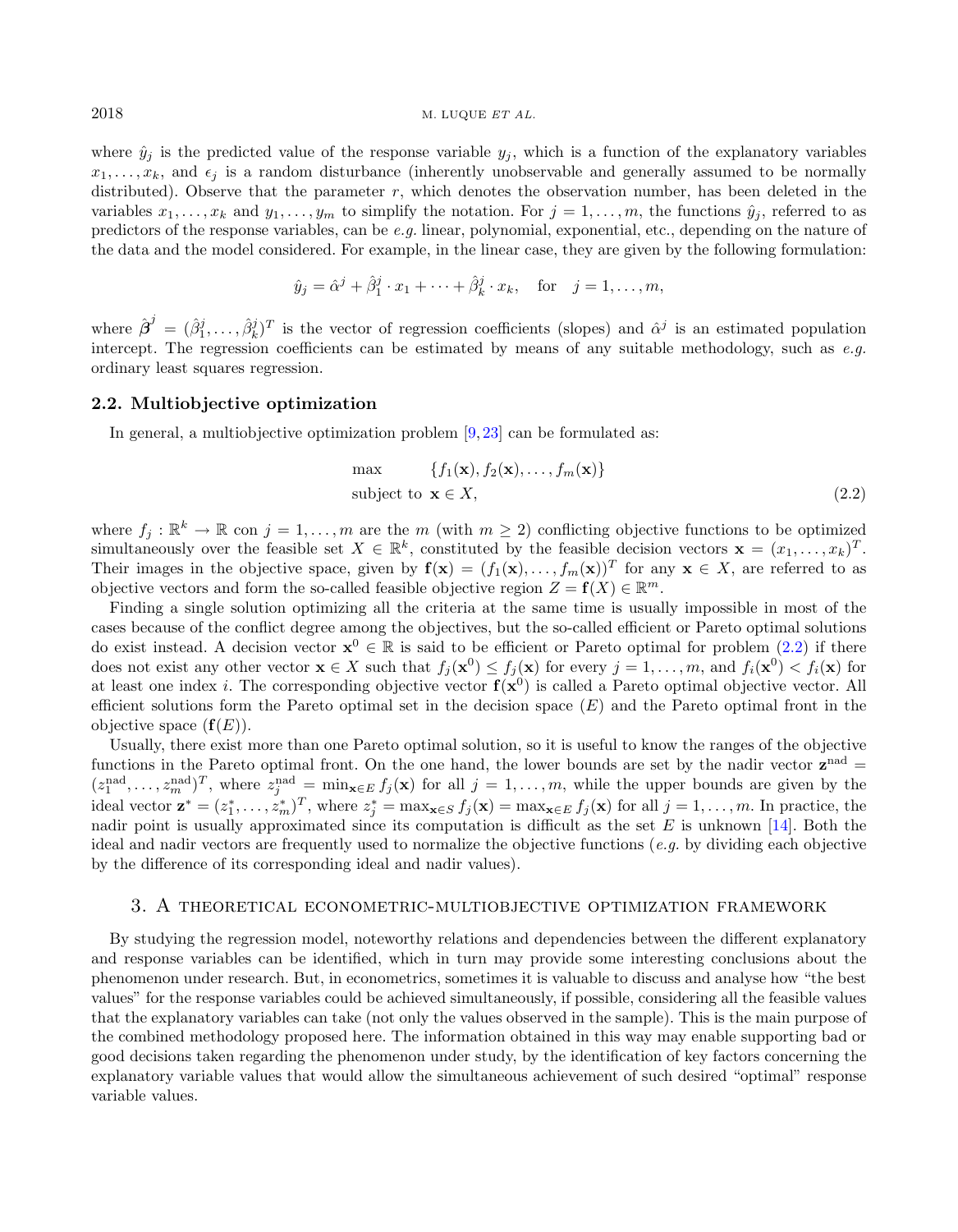To shed some light in this regard, if the data indicate the existence of certain degree of conflict among the response variables, we can formulate a multiobjective optimization problem using the econometric estimations. The conflicting nature of the response variables can be revealed by an analysis of their descriptive statistics, which may evidence the achievement of potential good values for some variables at the expense of a sacrifice in the others. Once the multiobjective optimization problem is built, interesting findings can be extracted depending on the purpose of the study. Actually, decision makers -researchers or politicians involved in the study- can indicate their preferences about certain features of the phenomena studied, which can be used to determine Pareto optimal solutions fitting "as much as possible" the expectations expressed through these preferences. Furthermore, information about which policies should be followed in order to achieve certain goals -in the future- for the response variables can be provided to the decision makers, by means of the study of the values needed in the explanatory variables for reaching such potential "optimal" values in the response variables. Overall, the main novelty of this post-econometric study is that the type of information obtained with multiobjective optimization approaches can be hardly reached just by the analysis of the problem from the econometric point of view.

Next, we describe in details how to apply the theoretical framework to combine econometrics and multiobjective optimization. It consists of two stages: the first one comprises the econometric analysis of the socio-economic phenomenon under study, while, in the second one, a multiobjective optimization problem is built and studied.

## <span id="page-4-0"></span>3.1. First stage

At the first stage, an econometric analysis of the socio-economic problem considered is performed to estimate the response variables based on the explanatory variables as in equation [\(2.1\)](#page-2-1), giving raise to predictors  $\hat{y}^j(x_1,\ldots,x_k)$  of the response variables  $(j=1,\ldots,m)$ . As previously said, these estimations can be obtained using different models, such as linear, polynomial, exponential, etc.

A detailed analysis of the regression model must be carried out in order to detect statistically significant correlations among the variables showing clear dependencies among them. Actually, to be able to apply our proposal, there must exists some degree of conflict among the response variables, in the sense that an improvement of some of them needs to imply a sacrifice in some of the others. It is important to detect that this conflicting nature exists among the response variables, since this will support the analysis of the problem considered from a multiobjective optimization point of view.

In addition, the possible correlations among the explanatory variables must be studied to identify possible dependencies between them, according to the data considered. As explained hereafter in the second stage, these dependencies will allow us to define the feasible variable values taking into account only realistic and meaningful values based on the dataset used.

#### <span id="page-4-1"></span>3.2. Second stage

The second stage consists of the formulation of a multiobjective optimization problem based on the econometric analysis. To this aim, we define the decision variables, the constraints and the objective functions as follows.

#### 3.2.1. Decision variables

The explanatory variables  $x_1, \ldots, x_k$  considered as key variables of interest in the econometric model (*i.e.*) significant as regressors of the response variables) constitute the decision variables of the multiobjective optimization problem (we also denote them by  $x_1, \ldots, x_k$  to simplify the notation). Depending on the situation studied, the explanatory variables can be continuous, integer or binary, so the decision variables will have the same nature.

Special care must be taken when binary categorical variables are included as regressors -to represent attributes- in the econometric model. In such a situation, a reference variable is normally introduced to control any possible scenario regarding the attribute considered and, usually, this reference variable is assumed to equal 1 if the rest of the binary categorical variables are 0. In the multiobjective optimization problem, the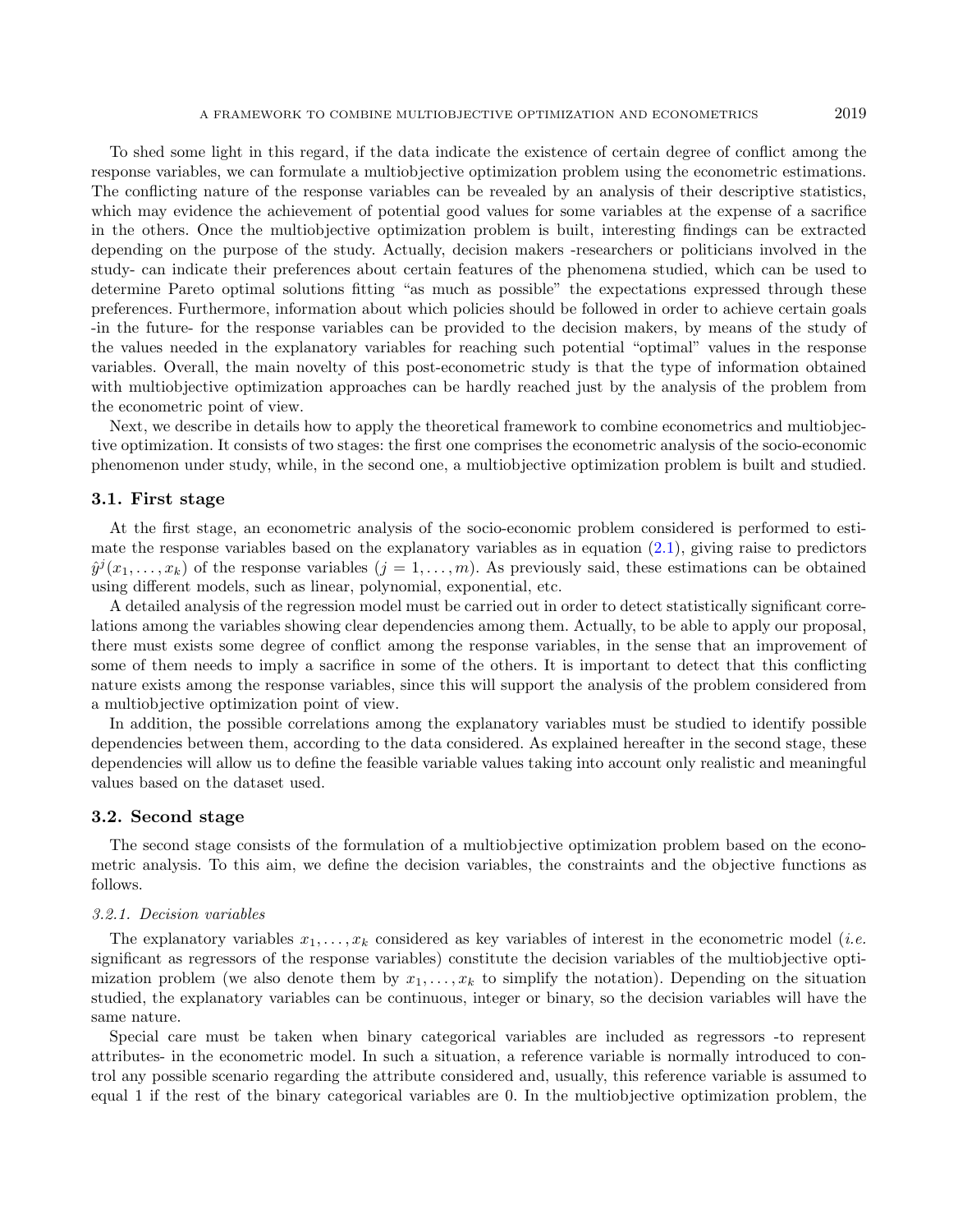reference variables associated to binary categorical variables are never considered as decision variables. Instead, the possible values that these binary categorical variables can take will be controlled by means of constraints, as explained hereafter.

## <span id="page-5-3"></span>3.2.2. Constraints

Next, the feasible set of the problem is built (through a set of constraints), taking into account both the meaning of the explanatory variables and the econometric analysis undertaken in the first stage.

On the one side, in the presence of binary categorical variables, some technical constraints may be required to control two types of situations. Firstly, it may be needed to ensure that some binary categorical variables do not simultaneously take the value 1. For example, if the variables with sub-indexes in the subset  $H \in$  $\{1,\ldots,k\}$  cannot equal 1 at the same time, a constraint as  $\sum_{i\in H} x_i = 1$  can be included into the multiobjective optimization problem. Secondly, it may be necessary to avoid the consideration of reference variables as decision variables, in case a reference variable is assigned to a group of binary categorical variables, as above-mentioned. In this case, instead of an equality constraint as the previous one, an inequality constraint as  $\sum_{i\in H} x_i \leq 1$  can be introduced into the problem. To sum up, if  $TC^E$  and  $TC^I$  are the total number of equality and inequality technical constraints needed, respectively, and  $\{H_1, \ldots, H_{TC} \}$  and  $\{H_1, \ldots, H_{TC'}\}$  are the subsets of binary categorical variables of the econometric model whose values need to be controlled, the technical constraints that will be considered in the problem are:

<span id="page-5-2"></span>
$$
g_h^E(x_1, \dots, x_k) = \sum_{i \in H_h} x_i - 1 = 0, \quad \text{for} \quad h = 1, \dots, \text{TC}^E,
$$
\n(3.1)

<span id="page-5-1"></span>
$$
g_h^I(x_1, \dots, x_k) = \sum_{i \in H_h} x_i - 1 \le 0, \quad \text{for} \quad h = 1, \dots, \text{TC}^I.
$$
 (3.2)

On the other side, other constraints need to be introduced in order to define the feasible set in a realistic way, assuring that only meaningful and sufficiently realistic values of the decision variables are possible according to the observational data considered. Note that there may exist explanatory variables showing strong dependencies whose values could not be set independently in the problem. These variables need to be controlled by bound constraints, which could be built from the regression analysis by means of the correlation coefficients and the confidence intervals. Therefore, in the first stage, a correlation analysis must be carried out to select highly significant joint variances and to build up confidence intervals (for the probability  $p$  desired, which is usually at least 95%). For example, if we assume that the correlation coefficient calculated in the first stage among two variables,  $x_s$  and  $x_t$  with  $s, t \in 1, \ldots, k$  and  $s \neq t$ , is statistically significant but not enough to be dropped one of them out<sup>[2](#page-5-0)</sup>, then  $x_s$  can be approximated using  $x_t$  as follows:

$$
x_s = \hat{a} \cdot x_t + \hat{b} \quad \text{with} \quad \hat{a} \in \left[\hat{a}^l, \hat{a}^u\right] \quad \text{and} \quad \hat{b} \in \left[\hat{b}^l, \hat{b}^u\right],\tag{3.3}
$$

<span id="page-5-0"></span>where  $[\hat{a}^l, \hat{a}^u]$  and  $[\hat{b}^l, \hat{b}^u]$  are the confidence intervals for the correlation coefficients  $\hat{a}$  and  $\hat{b}$ , respectively, at the confidence level  $p$ . Let us remark that linearity has been assumed among them for simplicity, although any other regression model can be used if desired. According to  $(3.3)$ , the variable  $x_s$  can take only values between the following bounds:

$$
\hat{a}^l \cdot x_t + \hat{b}^l \le x_s \le \hat{a}^u \cdot x_t + \hat{b}^u.
$$

This provides us the following bound constraints, which assure that the dependence between  $x_s$  and  $x_t$  is considered in the model:

$$
x_s - (\hat{a}^l \cdot x_t + \hat{b}^l) \ge 0,
$$
  

$$
x_s - (\hat{a}^u \cdot x_t + \hat{b}^u) \le 0.
$$

<sup>&</sup>lt;sup>2</sup>In other words, there is not strong multicollinearity.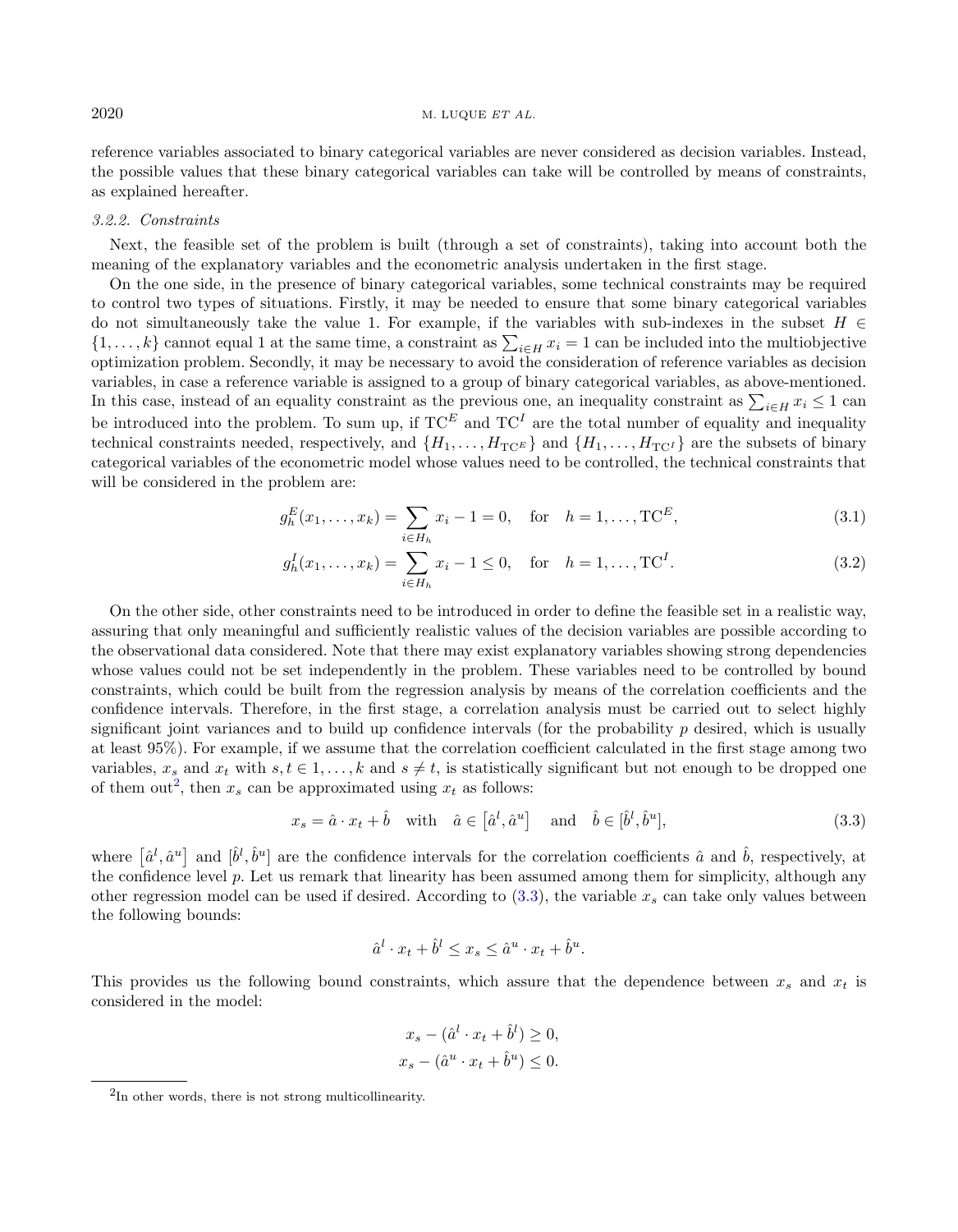In general, if we observe that the correlation coefficient among a variable  $x_s$  with respect to a subset of variables  $x_{t1}, \ldots, x_{tv}$ , with  $s \notin \{t1, \ldots, tv\}$ , shows a statistically significant dependence at the certain confidence level p, we can estimate  $x_s$  as a linear function of  $x_{t1}, \ldots, x_{tv}$ :

$$
x_s = \hat{a}_1 \cdot x_{t1} + \dots + \hat{a}_v \cdot x_{tv} + \hat{b} \quad \text{with} \quad \hat{a}_1 \in \left[\hat{a}_1^l, \hat{a}_1^u\right], \dots \hat{a}_v \in \left[\hat{a}_v^l, \hat{a}_v^u\right],
$$
  
and 
$$
\hat{b} \in \left[\hat{b}^l, \hat{b}^u\right],
$$

where the confidence intervals  $\left[\hat{a}_1^l,\hat{a}_1^u\right]$ ,  $\left[\hat{a}_v^l,\hat{a}_v^u\right]$  and  $\left[\hat{b}^l,\hat{b}^u\right]$  of  $\hat{a}_1$ ,  $\hat{a}_v$  and  $\hat{b}$ , respectively, explain the sample data at the confidence level p. To allow only solutions whose values for  $x_s$  and  $x_{t1}, \ldots, x_{tv}$  are not independent one from each other, assuring that they are within the confidence interval at the level  $p$ , the following two bound constraints will be introduced into the problem:

$$
x_s - (\hat{a}_1^l \cdot x_{t1} + \dots + \hat{a}_v^l \cdot x_{tv} + \hat{b}^l) \ge 0,
$$
  

$$
x_s - (\hat{a}_1^u \cdot x_{t1} + \dots + \hat{a}_v^u \cdot x_{tv} + \hat{b}^u) \le 0.
$$

Similarly, other non-linear relationships existing among the variables may imply the introduction of other constraints into the multiobjective optimization problem. Then, in general, if we assume that a statistically significant non-linear dependency is observed between a variable  $x_s$  with respect to  $x_{t1}, \ldots, x_{tv}$ , with  $s \notin$  $\{t1, \ldots, tv\}$ , as follows:

<span id="page-6-1"></span><span id="page-6-0"></span>
$$
x_s = \bar{h}_s(x_{t1}, \dots, x_{tv}) + \hat{c}_s,
$$

where  $h_s$  is a non-linear function of the variables  $x_{t1}, \ldots, x_{tv}$  and the constant term  $\hat{c}_s$  is within a confidence interval  $[\hat{c}_s^l, \hat{c}_s^u]$  at a level p, we can formulate the following constraints to generalize the ones given for the linear case:

$$
x_s - (\bar{h}_s(x_{t1}, \dots, x_{tv}) + \hat{c}_s^l) \ge 0,
$$
  

$$
x_s - (\bar{h}_s(x_{t1}, \dots, x_{tv}) + \hat{c}_s^u) \le 0.
$$

To group this type of constraints (linear and non-linear), let us denote by IC the total number of explanatory variables  $x<sub>s</sub>$  that show a statistically significant dependence with respect to several explanatory variables  $x_{t1}, \ldots, x_{tv}$ , with  $s \notin \{t1, \ldots, tv\}$ . Then, the constraints built as above-explained can be formulated as follows, with  $s = 1, \ldots, \text{IC:}$ 

$$
h_{2s-1}(x_1,\ldots,x_k) = (\bar{h}_s(x_{t1},\ldots,x_{tv}) + \hat{c}_s^l) - x_s \le 0,
$$
\n(3.4)

$$
h_{2s}(x_1, \ldots, x_k) = x_s - (\bar{h}_s(x_{t1}, \ldots, x_{tv}) + \hat{c}_s^u) \le 0.
$$
\n(3.5)

For example, in the above-described linear case, for  $s = 1, \ldots, IC$ , the constraints [\(3.4\)](#page-6-0) and [\(3.5\)](#page-6-1) would be given by:

$$
h_{2s-1}(x_1, ..., x_k) = (\hat{a}_1^l \cdot x_{t1} + \dots + \hat{a}_v^l \cdot x_{tv} + \hat{b}^l) - x_s \le 0,
$$
  

$$
h_{2s}(x_1, ..., x_k) = x_s - (\hat{a}_1^u \cdot x_{t1} + \dots + \hat{a}_v^u \cdot x_{tv} + \hat{b}^u) \le 0.
$$

With all these constraints, we avoid solutions that do not fit the reality of the phenomenon studied according to the observational data available. As can be seen, the reliability of the feasible set obtained in this way depends on the rigour of the correlation analysis carried out in the first stage. Therefore, it is important to perform a detailed analysis of the dependency among the explanatory variables in the first stage, before formulating the multiobjective optimization problem in the second stage of the framework.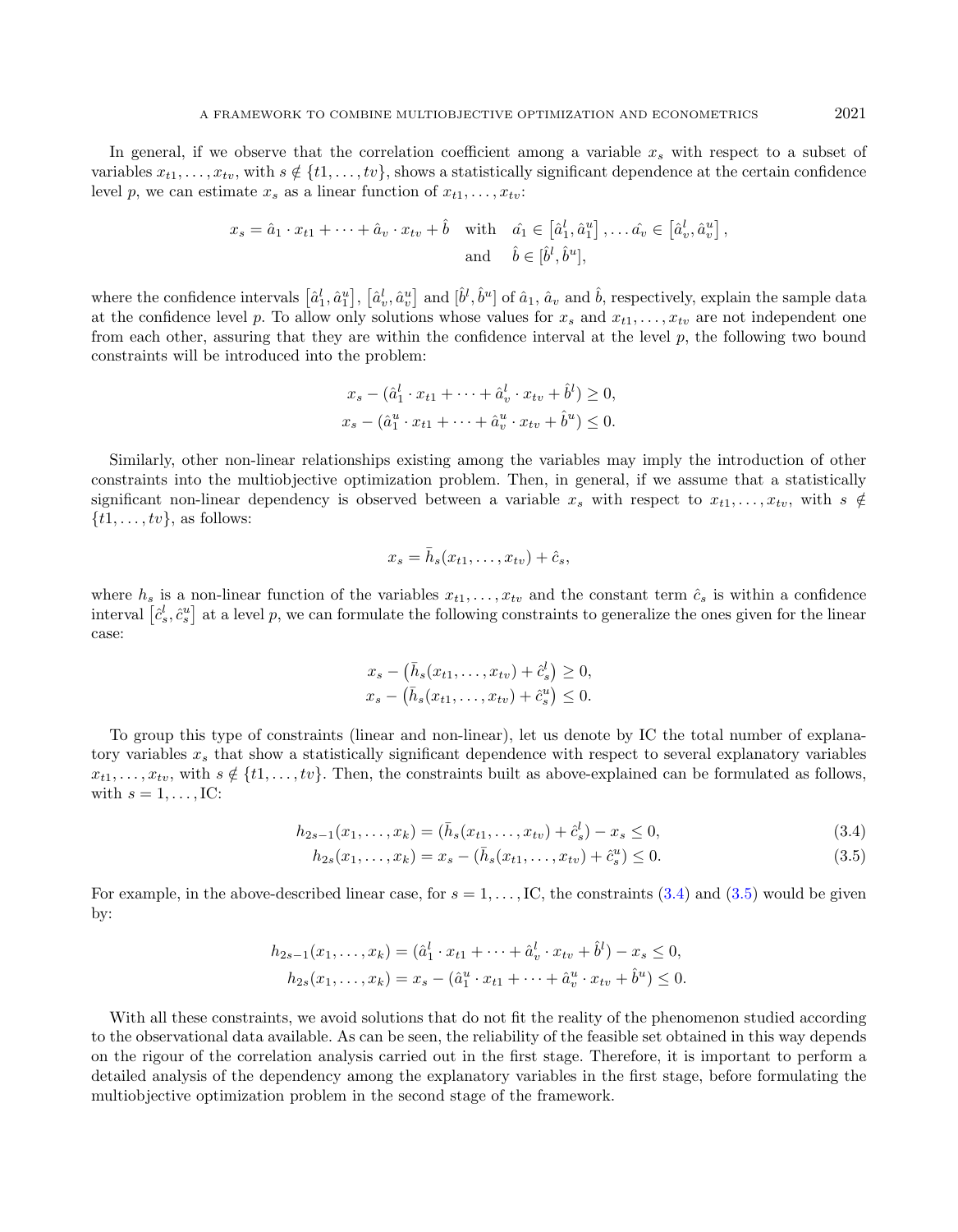## 3.2.3. Objective functions

The purpose of the multiobjective optimization problem is to optimize all the response variables at the same time. Since the econometric study has allowed us to express the response variables as predictor functions of the explanatory variables, the objective functions of the problem, denoted by  $f_i(x_1, \ldots, x_k)$  for  $j = 1, \ldots, m$ , are formulated using the expected value  $\hat{y}_j$  of each response variable  $y_j$  obtained through the econometric model:

<span id="page-7-2"></span><span id="page-7-1"></span>
$$
f_j(x_1, \dots, x_k) = \hat{y}_j(x_1, \dots, x_k), \quad \text{for} \quad j = 1, \dots, m. \tag{3.6}
$$

## 3.2.4. The multiobjective optimization model

Therefore, if we denote the vector of decision variables by  $\mathbf{x} = (x_1, \dots, x_k)^T$ , the multiobjective optimization problem built in the second stage can be defined as follows<sup>[3](#page-7-0)</sup>, according to the objective functions given in  $(3.6)$ and the constraints in  $(3.1)$ – $(3.5)$ :

max 
$$
\{\hat{y}_1(\mathbf{x}), \hat{y}_2(\mathbf{x}),..., \hat{y}_m(\mathbf{x})\}
$$
  
\nsubject to  $g_h^E(\mathbf{x}) = 0$ , for  $h = 1,..., \text{TC}^E$ ,  
\n $g_h^I(\mathbf{x}) \le 0$ , for  $h = 1,..., \text{TC}^I$ ,  
\n $h_s(\mathbf{x}) \le 0$ , for  $s = 1,..., 2 \cdot \text{IC}$ ,  
\n $l_i \le x_i \le u_i$ , for  $i = 1,...,k$ , (3.7)

where  $l_i$  and  $u_i$  are lower and upper bounds for each variable  $x_i$   $(i = 1, \ldots, k)$ , respectively, which can be set according to the observational data.

In particular, if all the objective functions are linear and all functions  $h_s(\mathbf{x})$  of the constraints [\(3.4\)](#page-6-0) and [\(3.5\)](#page-6-1) are also linear, for  $s = 1, \ldots, 2 \cdot \text{IC}$ , problem [\(3.7\)](#page-7-2) would be a linear mixed integer multiobjective optimization problem<sup>[4](#page-7-3)</sup>. Furthermore, in the linear case, it is possible to go a little further to better reflect the reality of the data in our model. To formulate the objective functions, we can use the confidence intervals of the coefficients  $\hat{\alpha}^j, \hat{\beta}_1^j, \ldots, \hat{\beta}_k^j$ , reflecting the desired percentage p of the observational data (usually, at most, 95%). In this case, the objective functions  $\hat{y}_i$  will have the following form, for  $j = 1, \ldots, m$ :

$$
\hat{y}^j(\mathbf{x}) = \hat{y}^j(x_1,\ldots,x_k) = \left[\alpha_j^L, \alpha_j^U\right] + \left[\beta_{j1}^L, \beta_{j1}^U\right] \cdot x_1 + \cdots + \left[\beta_{jk}^L, \beta_{jk}^U\right] \cdot x_k,
$$

<span id="page-7-0"></span>where  $\left[\beta_{ji}^L, \beta_{ji}^U\right]$  is the confidence interval for the estimated value of the coefficient  $\hat{\beta}_{ji}$ , for every  $j = 1, \ldots, m$ ,  $i = 1, \ldots, k$ , and  $\left[\alpha_j^L, \alpha_j^U\right]$  is the one for  $\hat{\alpha}^j$ , for every  $j = 1, \ldots, m$ , at the confidence level p desired. Then, problem [\(3.7\)](#page-7-2) will be an interval multiobjective optimization problem as follows:

<span id="page-7-3"></span>
$$
\max \left\{ \left[ \alpha_1^L, \alpha_1^U \right] + \sum_{i=1}^k \left[ \beta_{1i}^L, \beta_{1i}^U \right] \cdot x_i, \dots, \left[ \alpha_m^L, \alpha_m^U \right] + \sum_{i=1}^k \left[ \beta_{mi}^L, \beta_{mi}^U \right] \cdot x_i \right\}
$$
\n
$$
\text{subject to } g_h^E(\mathbf{x}) = 0,
$$
\n
$$
g_h^I(\mathbf{x}) \le 0,
$$
\n
$$
h_s(\mathbf{x}) \le 0,
$$
\n
$$
h_s(\mathbf{x}) \le 0,
$$
\n
$$
i \le x_i \le u_i,
$$
\n
$$
\text{for } i = 1, \dots, L.
$$
\n
$$
i = 1, \dots, k.
$$

 $3$ Without loss of generality, all the objectives (*i.e.* all the response variables) have been supposed to be maximized. In case any of them must be minimized, it can be transformed in the maximization form just by multiplying by "−1".

 ${}^{4}A$  multiobjective optimization problem is linear if the objective functions and the functions which define the constraints are all linear. Besides, it is said to be mixed integer if it has continuous and integer (which can be binary) decision variables.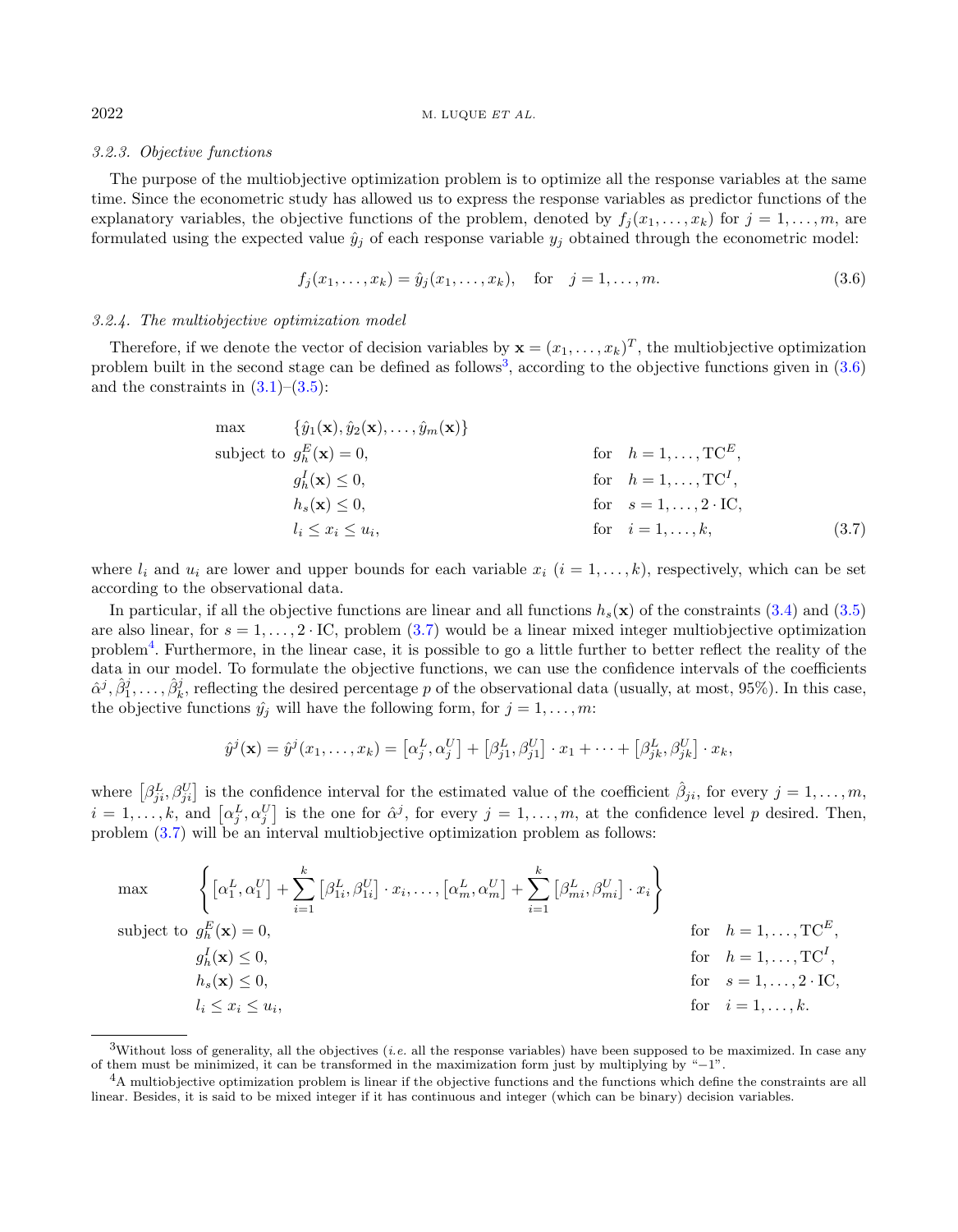## 4. Solving the econometric-multiobjective optimization problem

<span id="page-8-0"></span>There are plenty of techniques to solve the multiobjective optimization problem [\(3.7\)](#page-7-2) formulated in the framework. Multiple Criteria Decision Making (MCDM) [\[9\]](#page-19-4) and Evolutionary Multiobjective Optimization (EMO) [\[7\]](#page-19-6) are two of the most active research fields in multiobjective optimization.

On the one hand, MCDM methods usually require preferential information from a decision maker to find a single solution, called the most preferred solution. Here, preferential information refers to information that the decision maker expresses about the conflicting objectives or information about the purpose of the study, such as e.g. marginal rates of substitution, surrogate values for trade-offs, selection of a solution among a set of solutions, classification of objective functions, and reference values or goals [\[23\]](#page-20-4). Depending on the moment when the preferences are considered into the solution process, MCDM methods are classified into a priori, a posteriori and interactive methods. Technically, many MCDM methods (such as reference point-based techniques, goal programming, compromise programming, generating techniques, etc.) scalarize the multiobjective optimization problem, which means that a single real-valued function is formulated taking into account the original objective functions and the preferential information given by the decision maker. The resulting scalarizing function is then minimized over the feasible set using an appropriate mathematical programming technique to find a Pareto optimal solution that fits the preferences considered as much as possible. For further details, see [\[17,](#page-19-7)[23\]](#page-20-4).

On the other hand, EMO algorithms work with a population of solutions and attempt to find a good approximation of the entire Pareto optimal front, achieving convergence and diversity by applying operators that simulate the natural evolution of the species, such us selection, crossover and mutation. In practice, EMO algorithms are able to handle problems of different nature, *i.e.* they can easily handle non-convex, non-differentiable or discontinuous objective functions, with binary and integer-valued variables. Furthermore, the so-called preferencebased EMO algorithms incorporate some preferential information into the evolutionary algorithm in order to guide the search for new solutions towards the subset of the Pareto optimal front that best suits these preferences. For more information, see [\[5,](#page-19-8)[7\]](#page-19-6).

Focusing back at our contribution, depending on the kind of multiobjective optimization problem formulated in the second stage, and on the type of information that wants to be extracted in the study, the multiobjective optimization technique used to solve problem [\(3.7\)](#page-7-2) must be selected carefully. For example, [\[27\]](#page-20-0) applied goal programming to a policy problem. In [\[30\]](#page-20-1), the multiobjective optimization problem was linear and two interactive methods based on local trade-offs were used for solving it. In [\[20\]](#page-20-2), a linear mixed integer seven-objective optimization model was formulated and solved by means of a reference point-based technique to determine the profile of the most satisfied Spanish worker. In addition, they applied a combined goal programming reference point approach to identify policies that could increase workers satisfaction levels. The multiobjective optimization problems proposed in [\[18,](#page-19-0)[21\]](#page-20-3) were also linear and mixed integer, and its solution was found using a reference point-based approach, whose robustness was analyzed by means of a sensitivity analysis. Goal programming was applied in [\[10\]](#page-19-2) to find which policies could be carried out to increase insurers' results, using desirable targets for the objective functions. In [\[11,](#page-19-1)[12\]](#page-19-3), multiobjective interval programming models were formulated and solved by multiobjective interval programming techniques to disentangle the extent to which the correlations found may be affected.

Some of the aforementioned works obtained linear and quadratic multiobjective optimization problems which could be easily solved by classical MCDM techniques. However, when the regression models are non-linear and non-quadratic, the resulting problem has not so ideal features and other techniques such as  $e.g.$  EMO algorithms may be needed to solve it. Additionally, in the case that confidence intervals are considered for the linear case, it is necessary to apply techniques of interval multiobjective programming [\[26\]](#page-20-5). Nevertheless, the methodology used has to be chosen according to the characteristics of the problem and taking into account the purpose of the study being performed.

Whatever the solving technique is applied, it is important to understand the meaning of the Pareto optimal solution/s obtained in the context of the studied phenomenon. According to the formulation given in Section [3,](#page-3-0) each Pareto optimal solution of problem  $(3.7)$  gives values for the decision variables (*i.e.* the explanatory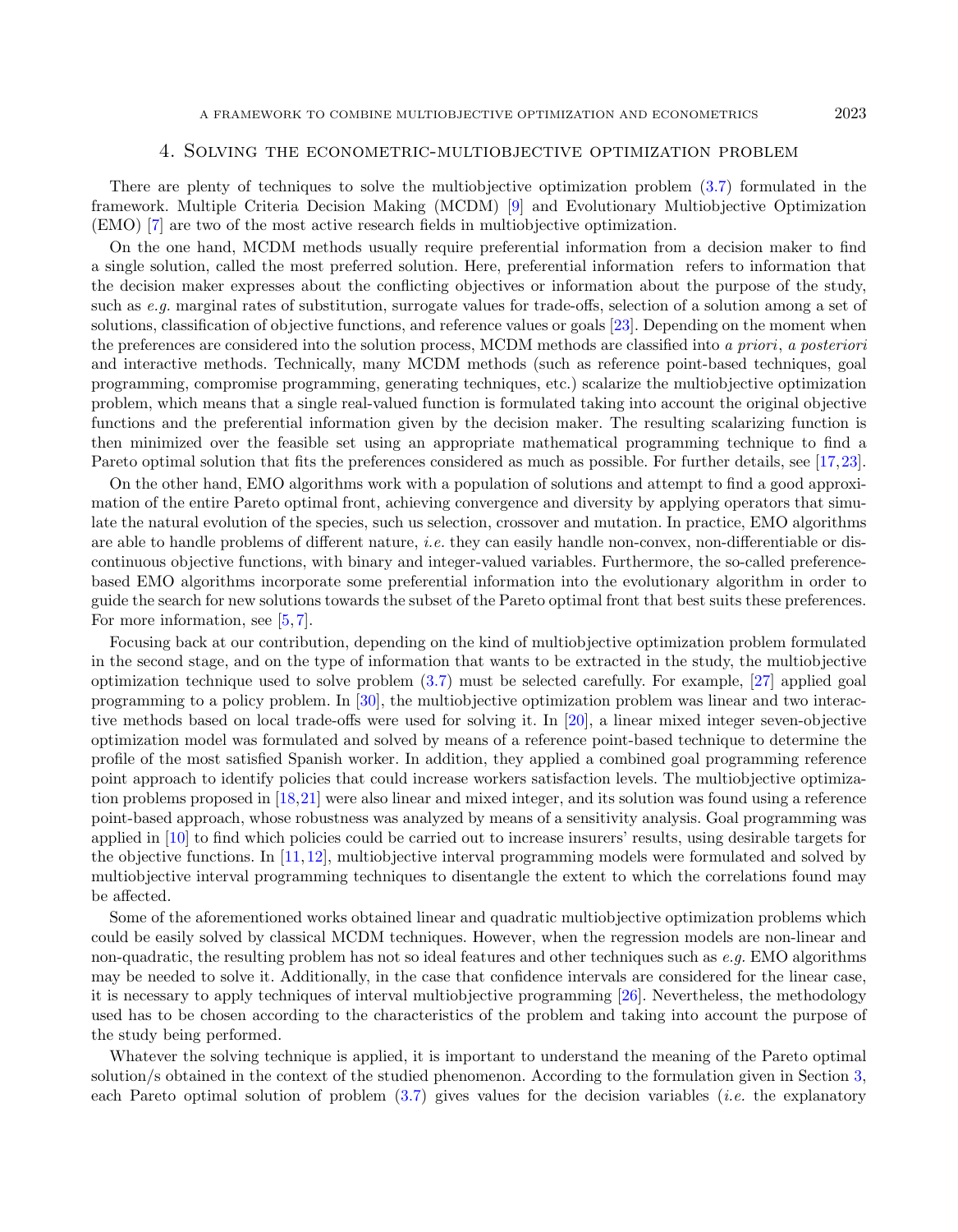$2024$  M. LUQUE *ET AL.* 

variables) that imply the simultaneous achievement of "optimal" values for the objective functions (i.e. the response variables). That is, by obtaining a Pareto optimal solution, optimal values for the response variables can be identified (based on to the data observed) and we can detect which explanatory variables have a great influence to reach such optimal values. Let us remark that, in the proposed framework, each Pareto optimal solution describes which combination of explanatory variable values must be promoted with policies and decisions if such "optimal" values of the response variables are desired to be achieved in the future.

## 4.1. Post-optimization and sensitivity analysis

After solving the multiobjective optimization problem, a post-optimization analysis of the results obtained can lead to wider findings than those provided just with the econometric analysis. We can study how sensitive the "optimal" response variable values are to small changes in the explanatory variable values. This postoptimization analysis may be carried out in multiple ways.

On the one hand, it is not correct to assume that the dependencies observed in the data will remain unchanged in the future and the relaxation of some of the constraints may help to understand the scope for some flexibility in terms of achievable targets. To this aim, a sensitivity analysis of the constraints of the multiobjective optimization problem proposed must be performed. Note that some of the constraints of the problem may be binding<sup>[5](#page-9-0)</sup> at the final solution, what means in practice that small variations in these constraints may greatly affect the results. Furthermore, if the binding constraints at the final solution are of the type  $(3.4)$  and  $(3.5)$ , which are built from the regressions of the econometric analysis, the explanatory variables at the final solution are being forced to stay within the limits imposed by the observational data. Therefore, it is reasonable to allow certain violation degree of these constraints to study if better objective function values (*i.e.* response variable values) can be achieved if they are relaxed. Goal programming [\[29\]](#page-20-6) is probably a suitable multiobjective technique to study the so-called soft constraints which enable penalized violations of some of the original constraints. This post-optimisation analysis is especially useful to know the impact of a change of the explanatory variables on the different response variables, enabling us to have a better image of the possible future situation if certain decisions are made.

Besides, a sensitivity analysis of the final solution can help to check its robustness regarding some of the factors influencing in the definition of the problem. For example, if a method based on reference points is used, the robustness can be analysed by studying how the final solution would vary with respect to the reference values and/or weights used. This analysis strengthens the methodology used since it investigates the consistency of the results obtained.

In addition, some further remarks must be taken into account. As above-described, the multiobjective optimization problem [\(3.7\)](#page-7-2) has been formulated from the econometric analysis. Note that, in some situations, there may exists one or several explanatory variables that may not be susceptible of change because of their nature, such as e.g. age, education level of parents, and so on. Despite of their uncontrollable nature, these explanatory variables are considered as decision variables in the problem, and their values at the final solution must be understood as desirable or ideal values for them if we want to achieve the "best possible" response variable values.

<span id="page-9-0"></span>Finally, it is important to clarify that the interaction with the decision maker in the framework proposed is not intended at just searching for a final solution to the problem [\(3.7\)](#page-7-2). In comparison to the role of the analyst in econometrics -who is just in charge of analysing the data, here the decision maker interacts with the solution process by expressing her/his hopes and preferences with respect to the response variables (our objective functions). Apart from the optimal values obtained according to these preferences, this interaction aims at identifying which policies must be promoted or improved regarding the explanatory variables (decision variables) in order to achieve in the future such optimal values. Also, the final solution must be understood as a way to support and reinforce arguments obtained with the econometric analysis, such as expected values of

 $5A$  constraint is *binding* at a solution if the inequality is met with equality at this solution. Otherwise, it is said to be non-binding.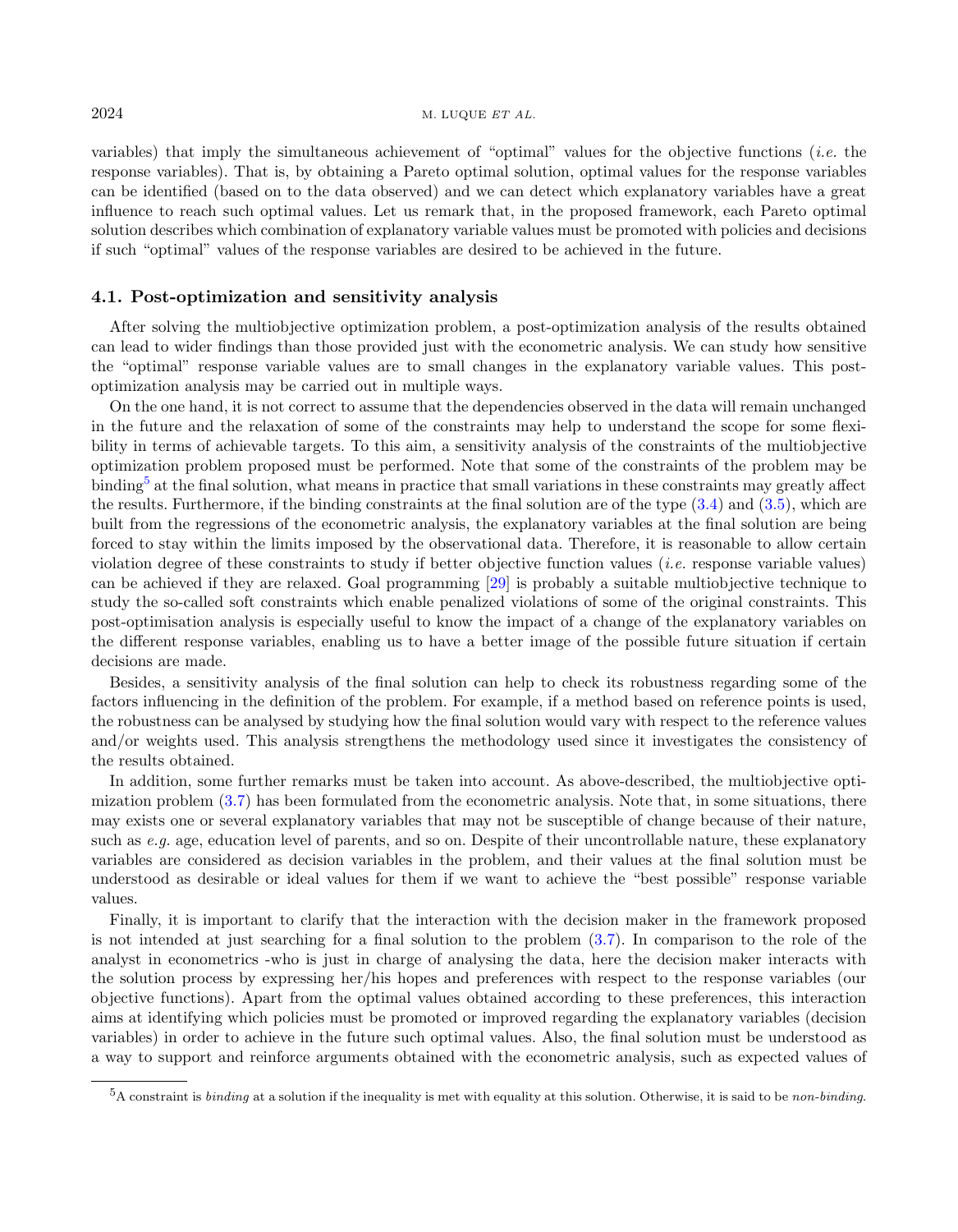the explanatory variables under certain scenarios, which may help to define meaningful and consistent policies for the future.

## 5. Illustrative example

<span id="page-10-0"></span>In this section, we demonstrate an application of the methodology proposed. The phenomenon studied in this example is related to economics of education and it is briefly introduced in what follows.

## 5.1. Introduction about the application problem

Recently, the study of students' well-being is receiving a great deal of attention because of its causal relation with the academic achievement of young people [\[22,](#page-20-7) [31\]](#page-20-8). High levels of well-being are related to students with positive and fulfilling life-experiences, while low levels of it may imply just the opposite. Furthermore, education is a key factor in the economic growth of any country [\[3\]](#page-19-9), so improving the students' well-being can be beneficial not only for the students themselves but also for the economy of the country.

To improve the students' academic results by increasing their levels of well-being, on the one hand, it is important to decide which aspects of the students' life enable us to quantify their levels of well-being [\[4\]](#page-19-10). Note that the concept of well-being is intrinsically multidimensional, consisting of several cognitive, psychological, social, and physical characteristics  $[15,24]$  $[15,24]$ . Since 2015, the PISA report<sup>[6](#page-10-1)</sup> provides for some countries a complete set of well-being indicators, which are built according to the students' answers to an additional questionnaire related to their well-being (for further information about the building process of these indexes, see [\[25\]](#page-20-10)). From the available ones, we employ the following four indexes in our study: level of anxiety at school, student motivation, sense of belonging at school, and bullying<sup>[7](#page-10-2)</sup>. Several studies support the analysis of the well-being by means of these indicators  $(e.g. \text{ see } [6, 13, 16, 28])$  $(e.g. \text{ see } [6, 13, 16, 28])$  $(e.g. \text{ see } [6, 13, 16, 28])$  $(e.g. \text{ see } [6, 13, 16, 28])$  $(e.g. \text{ see } [6, 13, 16, 28])$  $(e.g. \text{ see } [6, 13, 16, 28])$  $(e.g. \text{ see } [6, 13, 16, 28])$  $(e.g. \text{ see } [6, 13, 16, 28])$  $(e.g. \text{ see } [6, 13, 16, 28])$ .

In relation to these four well-being indicators, the student with the "ideal" well-being would be the one who achieves the best possible values for the four of them. Ideally, the anxiety and the bullying indicators must achieve the lowest levels, while the motivation and the sense of belonging at school indexes are desired to reach the highest values. Nevertheless, as it is shown later, achieving reasonably good levels of all the indicators at the same time is not a straightforward matter, because they are in conflict (according to the analysis described next). This conflicting nature makes it impossible to have an "ideal" student well-being who reaches the desirable optimum levels of the four well-being indicators simultaneously. Therefore, it would be worth to have information about the sacrifices to pay in some of the indexes to reach an improvement at some of the others (trade-offs).

<span id="page-10-1"></span>Besides, it is also important to identify the significant variables of the teaching-learning environment that would allow achieving the best possible levels of the indicators. That is, we need to know how the best indicator values could be obtained simultaneously, and which these values are, in order to gain some knowledge about the optimal educational context that must be promoted to improve the students' well-being. The factors used as key educational variables are related to socio-demographic features of the students, their abilities with the information and communication technologies (ICTs) and internet, and learning hours, among others. In our study, we have used personal and academic characteristics data of 15-year-old Spanish students from the PISA database corresponding to 2015.

<span id="page-10-2"></span>Thus, the main purpose is to study and analyze which variables regarding the educational context are relevant, and which values should they get, in order to achieve, at the same time, acceptable levels of the indicators considered to quantify the well-being of students. By determining the profile of the student associated with the best indicator values, we can reach conclusions and we may identify policies that must be furthered by educational policy makers to improve the youngsters' well-being in the future, as a way to increase their academic performance.

<sup>6</sup>PISA is the OECD's Programme for International Student Assessment, which measures 15-year-old students' ability to use their reading, mathematics and science knowledge and skills to meet real-life challenges (<http://www.oecd.org/pisa/>).

<sup>7</sup>We have replicated these indexes through factor analysis to obtain them for an extended sample of Spanish students, since PISA calculates them just for a reduced sample [\[25\]](#page-20-10).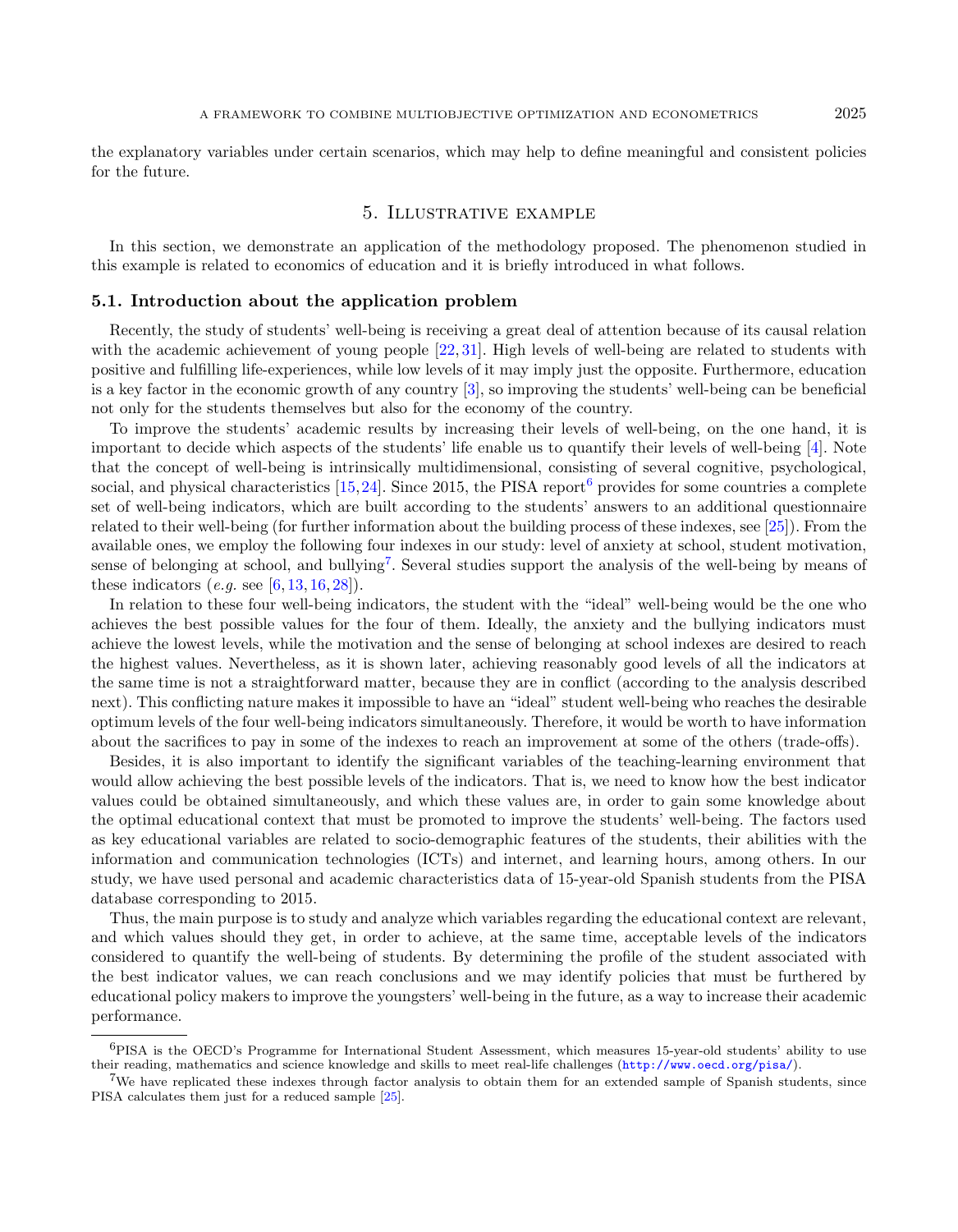## 5.2. Application of the theoretical framework

Our theoretical framework can be applied to reach the desired information about the four well-being indicators (i.e. which optimum values they can attain simultaneously, and how these values can be obtained by means of the considered educational variables).

In the first stage of the framework, the econometric analysis will identify the relationships among the variables considered, and if they can be used to regress the well-being indicators through an econometric model. Actually, with a careful analysis of the regressions, we will also determine to which extent the four well-being indicators are in conflict. This will confirm that their optimal values are difficult to achieve simultaneously, and will justify the analysis of this socio-economic problem from a multiobjective optimization point of view.

Next, a multiobjective optimization problem will be formulated in the second stage, at which the predictors of the well-being indicators will define the objective functions to be optimized. Next, the application of multiobjective optimization techniques will allow us to gain some knowledge about the trade-offs existing between the four indicators. Based on this information, policy makers will be able to understand how the improvement of one indicator (anxiety, motivation, sense of belonging or bullying) may affect the performance of the others, enabling them to anticipate the impacts of the possible education policies on the students' well-being.

## 5.2.1. First stage: Econometric analysis

Initially, let us statistically analyze the empirical information considered in this study, which comes from the database PISA 2015. In total, 32 330 15-year-old students from Spain participated in the assessment. Our analysis is focused on non-repeater students, and students enrolled in public and semi-private schools (private schools are not representative). Considering the missing data, the sample used was formed by 17 128 Spanish students.

All the information about the educational variables considered can be found in Table [1](#page-12-0) and their descriptive statistics are given in Table [2.](#page-13-0) The data indicates that most of the students (69.5%) of our sample belongs to a public school, while only 30.5% comes from semi-private ones. The proportion of girls and boys and the date of birth are balanced. Indeed, on average, Spanish students use internet three hours per day outside school, and started using digital devices and internet at the ages of seven and eight, respectively. Furthermore, they spend about four hours per week studying math, and three hours per week reading at home.

Table [2](#page-13-0) also shows the mean and standard deviation attained by the four well-being indicators, according to our data<sup>[8](#page-11-0)</sup>. Remember that these indicators are composite indexes that synthesize students' answers to different questions, so they do not have values with an understandable meaning. Nevertheless, what it is the most important to interpret their meaning is that the anxiety and the bullying indexes should achieve the lowest possible levels, while the motivation and the sense of belonging are desired to be as higher as possible.

<span id="page-11-0"></span>As described in Section [3.1,](#page-4-0) the first step consists of an econometric analysis of the data. In order to observe the correlation between students' well-being indicators and the different educational variables, we have estimated regression models – by ordinary least squares (OLS). To this aim, we consider as response variable the four indicators – anxiety index  $(y_1)$ , motivation index  $(y_2)$ , sense of belonging index  $(y_3)$  and bullying index  $(y_4)$  –, while the explanatory variables are the educational variables given in Table  $1$  – denoted as  $x_i$ , for  $i = 1, \ldots, 11$ .

Then, if r represents the order of the students  $(r = 1, \ldots, n$ , with  $n = 17128$ ), the regression model obtained by OLS is defined as follows:

<span id="page-11-1"></span>
$$
\hat{y}_j(r) = \hat{\alpha}_j + \hat{\beta}_1^j \cdot x_1(r) + \hat{\beta}_2^j \cdot x_2(r) + \dots + \hat{\beta}_{11}^j \cdot x_{11}(r) + \epsilon_j(r),\tag{5.1}
$$

where  $\hat{y}_i(r)$  estimates the response variable  $y_i(r)$ , for  $j = 1, 2, 3, 4, x_1(r), \ldots, x_{11}(r)$  are the set of explanatory variables for each student r,  $\epsilon_j(r)$  is a random disturbance for the student r,  $\hat{\boldsymbol{\beta}}^j = (\hat{\beta}_1^j, \ldots, \hat{\beta}_{11}^j)^T$  is the vector of slope coefficients, and  $\hat{\alpha}_i$  a fixed but unknown population intercept (constant). Table [3](#page-14-0) shows the estimated

<sup>8</sup>Note that these indicators have been obtained through factor analysis and thus, they have a mean of 0 and a standard deviation equal to 1, approximately.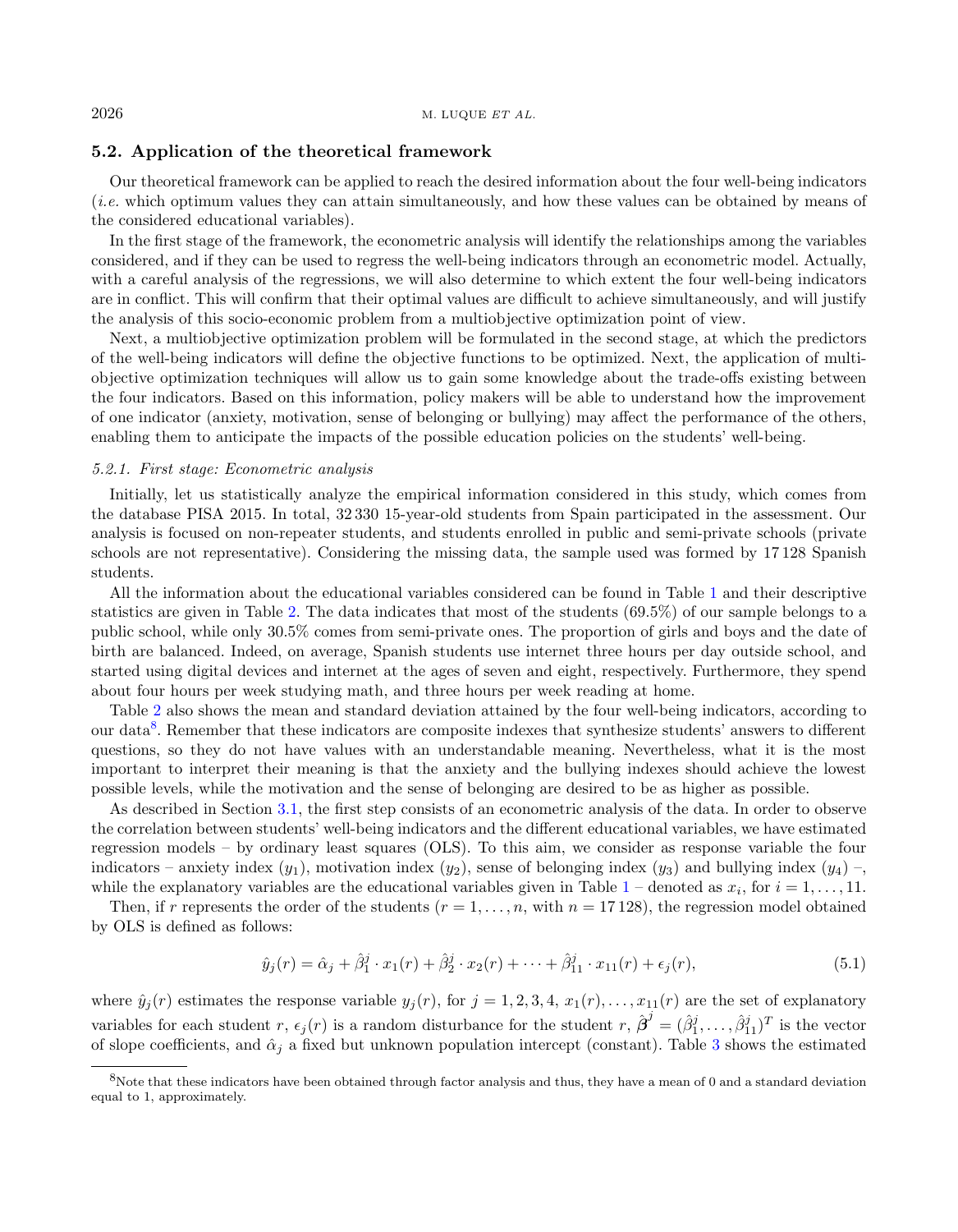| Variable                         | Notation | Description                                                                                                                                                                          | Values            |
|----------------------------------|----------|--------------------------------------------------------------------------------------------------------------------------------------------------------------------------------------|-------------------|
| Socio-economic index             | $x_1$    | Index of economic, social and<br>cultural status                                                                                                                                     | $[-4.284, 3.271]$ |
| Semi-private school              | $x_2$    | Type of school (Semi-private $1 -$<br>public 0)                                                                                                                                      | $0 \text{ or } 1$ |
| Period of birth:                 |          | Trimester of birth (reference group:<br>the first one)                                                                                                                               |                   |
| Second period                    | $x_3$    | Second period (April, May and<br>June)                                                                                                                                               | $0 \text{ or } 1$ |
| Third period                     | $x_4$    | Third period (July, August and<br>September)                                                                                                                                         | $0 \text{ or } 1$ |
| Fourth period                    | $x_5$    | Fourth period (October, November<br>and December)                                                                                                                                    | $0 \text{ or } 1$ |
| Girls                            | $x_6$    | Girls                                                                                                                                                                                | $0 \text{ or } 1$ |
| Hours of internet outside school | $x_7$    | Amount of time (hours) students<br>spend connected to the Internet<br>during a typical week                                                                                          | [0, 7]            |
| Age at use of digital devices    | $x_8$    | How old were you when you first<br>used a digital device?                                                                                                                            | [4.5, 14.5]       |
| Age at use of internet           | $x_9$    | How old were you when you first<br>accessed the Internet?                                                                                                                            | [4.5, 14.5]       |
| Hours of math                    | $x_{10}$ | This school year, approximately<br>how many hours per week do you<br>spend learning in addition to your                                                                              | [0, 30]           |
| Hours of reading                 | $x_{11}$ | required school schedule in math?<br>This school year, approximately<br>how many hours per week do you<br>spend learning in addition to your<br>required school schedule in reading? | [0, 30]           |

<span id="page-12-0"></span>Table 1. Educational variables under scrutiny.

coefficients of the significant variables for the four indicators, reporting also the standard deviations (in parentheses) and the significance levels for the estimated coefficients (respectively, the super-index \*\*\* means that the estimation is significant at 1%, \*\* significant at 5%, and \* significant at 10%).

Regarding the results of the estimations, it can be seen that the socio-economic index has a negative effect in the anxiety index, supporting the idea that students with a higher socio-economic status tend to show lower levels of anxiety than those coming from more modest families. This variable affects positively to the motivation and sense of belonging indexes, both achieving higher levels as the socio-economic level increases. Concerning the fact of attending to a public or a semi-private school, the estimators reveal that students in public schools have a lower feeling of belonging and experience less bullying than those in semi-private schools. This shows a conflicting relation among the sense of belonging and the bullying indexes, at least regarding the type of school the students are enrolled: attending to a semi-private school implies an improvement for the sense of belonging index but a sacrifice regarding the bullying, while those students in public schools are expected to enhance the bullying index at the expense of a decrease of their sense of belonging.

Concerning the gender, our findings are consistent with other studies (see e.g.  $[19]$ ) since the anxiety seems to achieve higher levels for girls than for boys. Usually, girls seem to feel more responsible than boys do and, therefore, studying and doing well causes them more anxiety. On the contrary, the motivation is revealed to be higher for boys than for girls, in line with e.g. [\[1\]](#page-19-15). Nevertheless, our results indicate that boys are more likely to be victims of bullying than girls. As a conclusion, we can state that girls suffer more anxiety and face less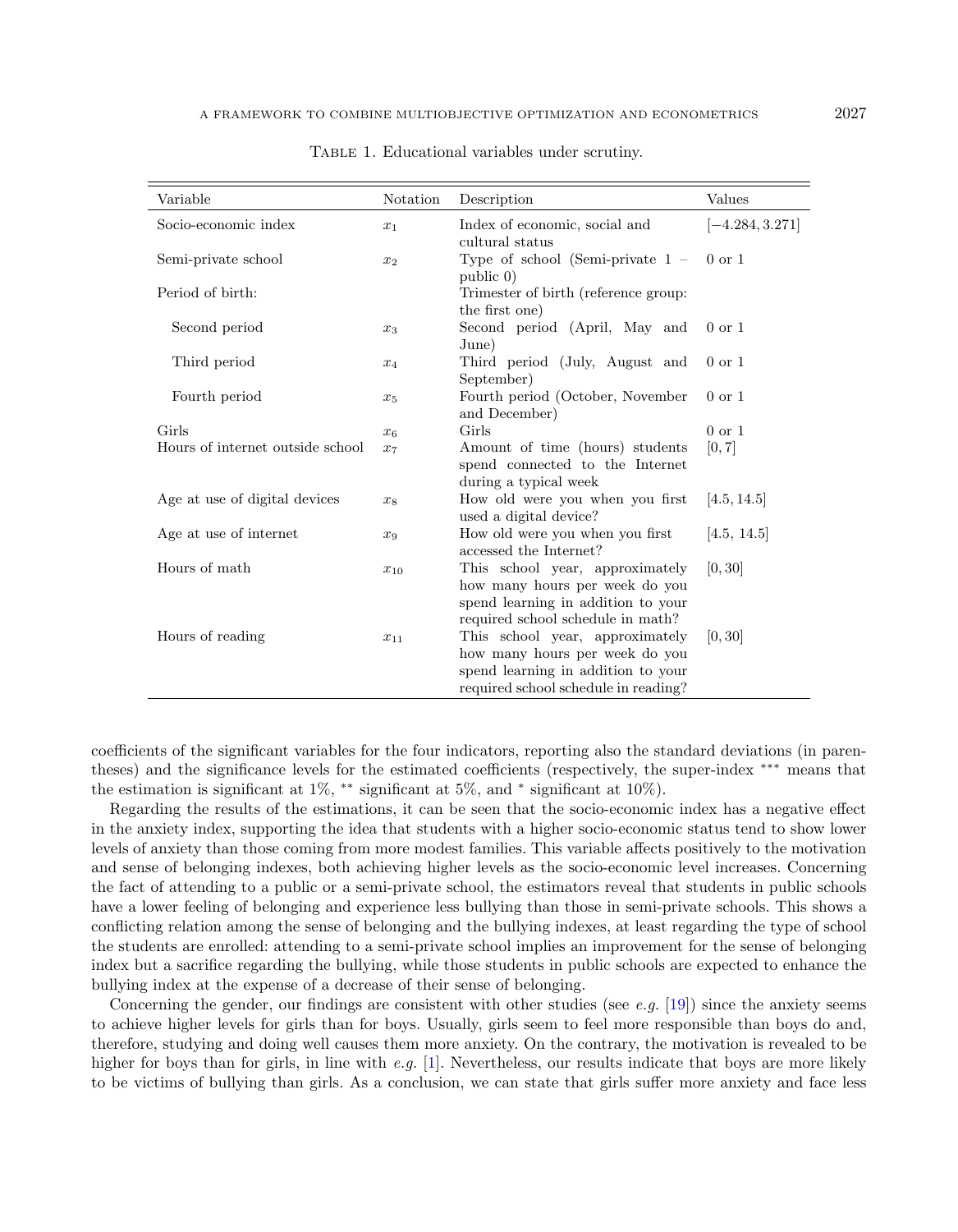#### $2028$  M. LUQUE *ET AL.*

|                                  |          | Type       | Mean     | Standard deviation |
|----------------------------------|----------|------------|----------|--------------------|
| Well-being indexes               |          |            |          |                    |
| Anxiety index                    | $y_1$    | Continuous | 0.036    | 0.802              |
| Motivation index                 | $y_2$    | Continuous | 0.150    | 0.828              |
| Sense of belonging index         | $y_3$    | Continuous | 0.005    | 0.872              |
| Bullying index                   | $y_4$    | Continuous | $-0.032$ | 0.815              |
| <i>Educational variables</i>     |          |            |          |                    |
| Socio-economic index             | $x_1$    | Continuous | $-0.289$ | 1.121              |
| Semi-private school              | $x_2$    | Binary     | 0.305    | 0.461              |
| Period of birth:                 |          |            |          |                    |
| Second period                    | $x_3$    | Binary     | 0.248    | 0.432              |
| Third period                     | $x_4$    | Binary     | 0.261    | 0.439              |
| Fourth period                    | $x_5$    | Binary     | 0.240    | 0.429              |
| Girls                            | $x_6$    | Binary     | 0.533    | 0.499              |
| Hours of internet outside school | $x_7$    | Continuous | 3.390    | 2.156              |
| Age at use of digital devices    | $x_8$    | Continuous | 7.349    | 2.613              |
| Age at use of internet           | $x_9$    | Continuous | 8.624    | 2.454              |
| Hours of math                    | $x_{10}$ | Continuous | 4.542    | 3.665              |
| Hours of reading                 | $x_{11}$ | Continuous | 3.666    | 3.328              |

<span id="page-13-0"></span>Table 2. Descriptive statistic.

bullying than boys, but they are less motivated than boys. Again, this indicates that the anxiety, the motivation and the bullying are conflicting, since when any of them improves its value, some of the others get worse values, at least within boys and girls.

Regarding the use of ICTs, the number of hours dedicated to internet at home is positively correlated with the anxiety, the sense of belonging and the bullying indexes, and seems to have a negative effect in the motivation. This reveals that using internet outside school during long periods: increases the levels of anxiety [\[16\]](#page-19-14); improves the belonging feeling to the school [\[2\]](#page-19-16); is associated with higher levels of bullying; and, finally, affects negatively the academic motivation of students [\[8\]](#page-19-17). All of this shows a clear conflict among the sense of belonging indicator and the rest of indicators, since this indicator gets better values when the other three achieve worse levels. In addition, the results suggest that, when students start using digital devices and internet at higher ages, the levels of anxiety tend to be higher. Indeed, students seem to be less (respectively, more) motivated if their first contact with a digital device happened when they were older (respectively, younger).

Finally, our estimations enable us to conclude that spending more time studying math and reading at home is related with higher levels of anxiety, which may be a negative effect of the responsibility these students impose themselves for reaching high scores. However, dedicating more time to study math is positively associated with the motivation and the sense of belonging, while students who spend more time reading are related to more bullying. Therefore, in relation to the time dedicated to studying math, a conflict is observed between the anxiety level and the motivation and sense of belonging indexes, given that the former is higher (respectively, lower) when the levels of the two latter increase (respectively, decrease).

As shown, our correlation analysis has corroborated that certain degrees of conflict do exist among the four well-being indexes. Remember that, ideally, the anxiety and bullying are desired to achieve the lowest levels (*i.e.* to be minimized), while the motivation and sense of belonging indexes should be as higher as possible (*i.e.* should be maximized). This conflicting nature justifies the application of a multiobjective optimization approach such as the one at the second stage of our framework, to extract further conclusions about the simultaneous achievement of optimal compromise values of the four indicators.

In general, when applying our framework to other scenarios, this is the most important information that needs to be found from the econometric analysis in the first stage. Note that having a conflict among the response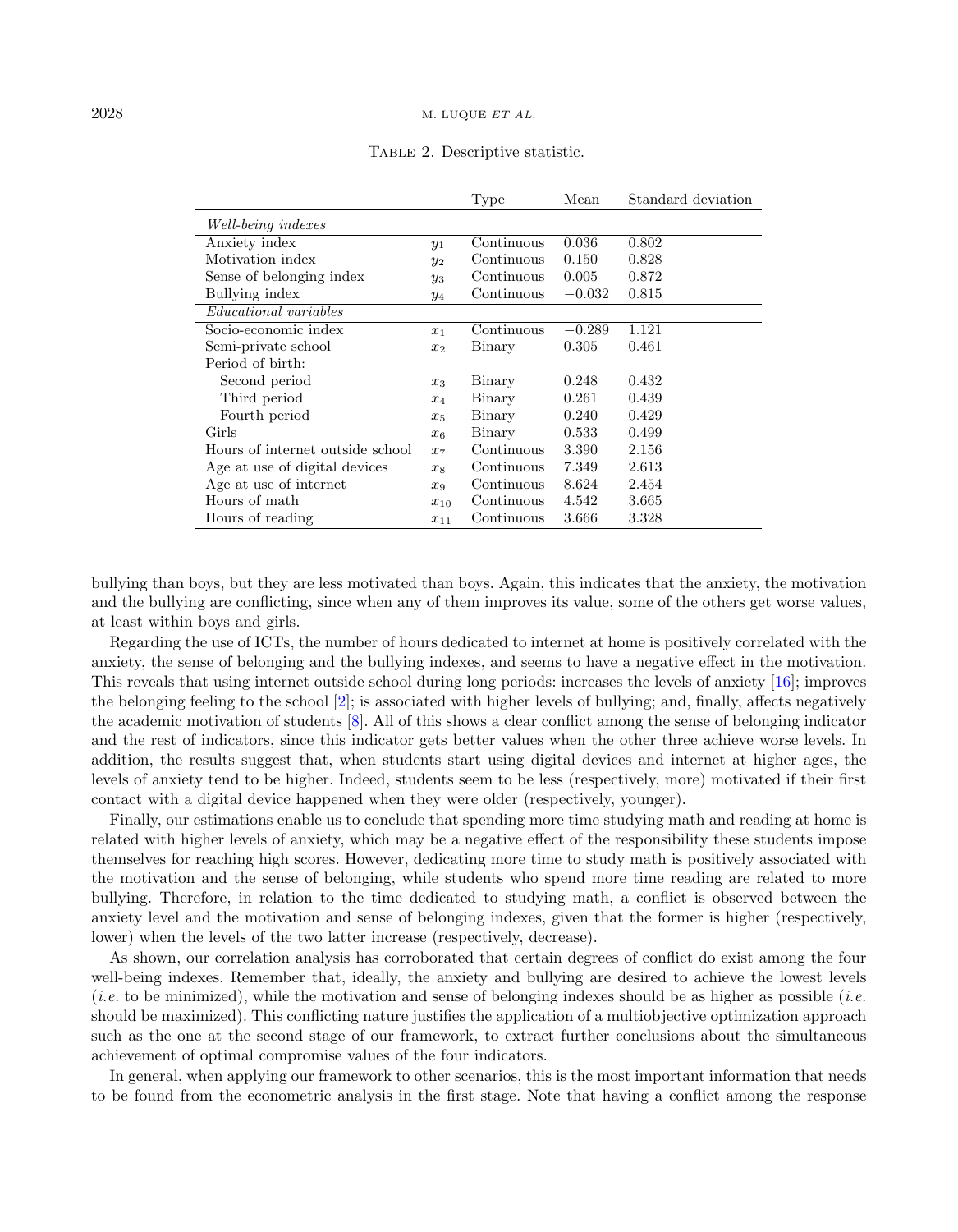| Explanatory variables         |            | Response variables          |                                |                                        |                              |  |  |
|-------------------------------|------------|-----------------------------|--------------------------------|----------------------------------------|------------------------------|--|--|
|                               |            | Anxiety $(\hat{\beta}_i^1)$ | Motivation $(\hat{\beta}_i^2)$ | Sense of belonging $(\hat{\beta}_i^3)$ | Bullying $(\hat{\beta}_i^4)$ |  |  |
|                               |            | $-0.063***$                 | $0.104***$                     | $0.017**$                              | 0.004                        |  |  |
| Socio-economic index<br>$x_1$ |            | (0.009)                     | (0.008)                        | (0.008)                                | (0.010)                      |  |  |
|                               |            | $-0.015$                    | 0.031                          | $0.068***$                             | $0.085***$                   |  |  |
| Semi-private school           | $x_2$      | (0.023)                     | (0.026)                        | (0.026)                                | (0.026)                      |  |  |
| Period of birth:              |            |                             |                                |                                        |                              |  |  |
|                               |            | 0.002                       | $-0.033$                       | $0.050*$                               | $-0.028$                     |  |  |
| Second period                 | $x_3$      | (0.022)                     | (0.025)                        | (0.026)                                | (0.023)                      |  |  |
|                               |            | 0.028                       | $-0.030$                       | $0.105***$                             | $-0.018$                     |  |  |
| Third period                  | $x_4$      | (0.023)                     | (0.021)                        | (0.026)                                | (0.026)                      |  |  |
|                               |            | $0.043*$                    | $-0.034$                       | $0.056**$                              | $-0.004$                     |  |  |
| Fourth period                 | $x_5$      | (0.025)                     | (0.022)                        | (0.028)                                | (0.023)                      |  |  |
| Girls                         |            | $0.327***$                  | $-0.082***$                    | $-0.024$                               | $-0.137***$                  |  |  |
|                               | $x_6$      | (0.017)                     | (0.016)                        | (0.021)                                | (0.019)                      |  |  |
| of<br>Hours<br>internet       |            | $0.006*$                    | $-0.012***$                    | $0.011**$                              | $0.014***$                   |  |  |
| outside school                | $x_7$      | (0.004)                     | (0.003)                        | (0.004)                                | (0.004)                      |  |  |
| Age at use of digital         |            | $0.017***$                  | $-0.015***$                    | $-0.000$                               | 0.006                        |  |  |
| devices                       | $x_8$      | (0.004)                     | (0.004)                        | (0.005)                                | (0.006)                      |  |  |
|                               |            | $0.007*$                    | $-0.004$                       | $-0.005$                               | $-0.001$                     |  |  |
| Age at use of internet        | $x_9$      | (0.004)                     | (0.004)                        | (0.005)                                | (0.006)                      |  |  |
| Hours of math                 |            | $0.021***$                  | $0.010***$                     | $0.009**$                              | $-0.003$                     |  |  |
|                               | $x_{10}$   | (0.004)                     | (0.003)                        | (0.004)                                | (0.003)                      |  |  |
| Hours of reading              | $x_{11}$   | $0.009**$                   | $-0.005$                       | $-0.007$                               | $0.010**$                    |  |  |
|                               |            | (0.004)                     | (0.003)                        | (0.004)                                | (0.005)                      |  |  |
| Constant                      | $\alpha_i$ | $-0.504$                    | 0.398                          | $-0.061$                               | 0.072                        |  |  |
| Observations                  |            | 17128                       | 17128                          | 17128                                  | 17128                        |  |  |
| $R$ -squared                  |            | 0.0825                      | 0.0334                         | 0.0061                                 | 0.0111                       |  |  |

<span id="page-14-0"></span>Table 3. OLS estimated coefficients for the students' well-being indexes (normalized).

variables that are estimated must be guaranteed to study the problem from a multiobjective optimization perspective at the second stage.

## 5.2.2. Second stage: building a multiobjective optimization problem

Now, we are able to build the multiobjective optimization problem from the econometric analysis, as described in Section [3.2.](#page-4-1) In this problem, the decision variables are the explanatory variables of the econometric model  $(i.e.$  the variables in Tab. [1\)](#page-12-0). To have a model adjusted as much as possible to the reality observed, the feasible set of possible solutions must be built taking into account the meaning of the variables and the findings of the econometric analysis, as said in Section [3.2.2.](#page-5-3) In this case, we need to add just one technical constraint in relation to the variables controlling the period of birth (*i.e.*  $x_3, x_4, x_5$ ) to assure that only one of these three binary variables achieves the value 1:

$$
g_1^I(x_1,\ldots,x_{11})=x_3+x_4+x_5-1\leq 0.
$$

In addition, the problem must also consider some constraints formulated according to the strong dependencies observed in a linear regression analysis performed for all the possible combinations among the variables. As explained in Section [3.2.2,](#page-5-3) two bound constraints as the ones given in equations [\(3.4\)](#page-6-0) and [\(3.5\)](#page-6-1) are built with respect to the variables showing a significant correlation, using 95% confidence intervals. Overall, 10 constraints were obtained as [\(3.4\)](#page-6-0) and [\(3.5\)](#page-6-1) using the significant dependencies between the variables. The bounds of the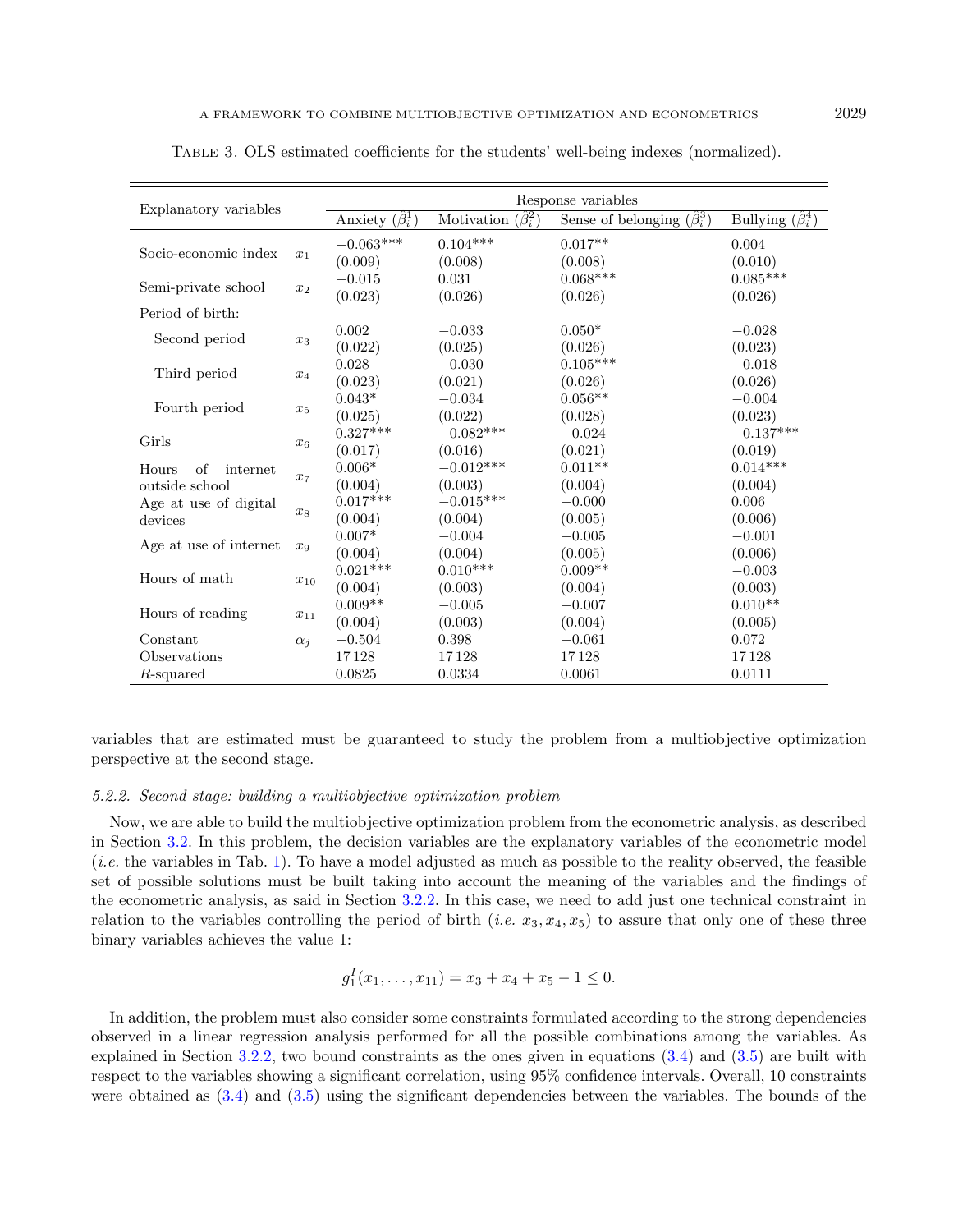| Linear dependency                                              | Constraints    | $\hat{a}_1^l$ | $\hat{a}^l_2$ | $h^l$ | $\hat{a}_1^u$ | $\hat{a}^u$ | $b^u$ |
|----------------------------------------------------------------|----------------|---------------|---------------|-------|---------------|-------------|-------|
| $x_7 = \hat{a}_1 \cdot x_1 + \hat{a}_2 \cdot x_2 + b$          | C1             | $-0.241$      | 0.249         | 3.064 |               |             |       |
|                                                                | C <sub>2</sub> |               |               |       | $-0.132$      | 0.452       | 3.232 |
|                                                                | C3             | $-0.353$      | 0.498         | 6.840 |               |             |       |
| $x_8 = \hat{a}_1 \cdot x_1 + \hat{a}_2 \cdot x_2 + b$          | C <sub>4</sub> |               |               |       | $-0.245$      | 0.758       | 7.064 |
|                                                                | C5             | $-0.394$      | 0.304         | 8.233 |               |             |       |
| $x_9 = \hat{a}_1 \cdot x_1 + \hat{a}_2 \cdot x_2 + b$          | C6             |               |               |       | $-0.301$      | 0.528       | 8.372 |
| $x_{10} = \hat{a}_1 \cdot x_1 + \hat{a}_2 \cdot x_2 + b$       | C7             | 0             | 0.230         | 4.193 |               |             |       |
|                                                                | C8             |               |               |       | $\Omega$      | 0.561       | 4.473 |
| $x_{11} = \hat{a}_1 \cdot x_1 + \hat{a}_2 \cdot x_2 + \hat{b}$ | C9             | $-0.152$      | 0.028         | 3.428 |               |             |       |
|                                                                | C10            |               |               |       | 0.017         | 0.335       | 3.662 |

<span id="page-15-1"></span><span id="page-15-0"></span>Table 4. Bound constraints based on dependency among the explanatory variables.

TABLE 5. Lower and upper bounds of the explanatory variables.

| Lower bound $(l_i)$ | Variable | Upper bound $(u_i)$ |
|---------------------|----------|---------------------|
| $-4.728$            | $x_1$    | 3.271               |
| 0                   | $x_2$    | 1                   |
| 0                   | $x_3$    | 1                   |
| 0                   | $x_4$    | 1                   |
| 0                   | $x_{5}$  | 1                   |
| 0                   | $x_6$    | 1                   |
| 0                   | $x_7$    | 7                   |
| 4.5                 | $x_8$    | 14.5                |
| 4.5                 | $x_{9}$  | 14.5                |
| 0                   | $x_{10}$ | 30                  |
| 0                   | $x_{11}$ | 30                  |

confidence intervals needed to build them are given in Table [4,](#page-15-0) where we also indicate the variables involved in each case. For simplicity, these constraints have been named as  $(C1)$  to  $(C10)$ .

For the sake of clarity, an example is explained next to understand the information given in Table [4.](#page-15-0) In our analysis, the variable  $x_7$  showed a significant dependence with respect to  $x_1$  and  $x_2$ . A linear relation between them was observed as  $x_7 = \hat{a}_1 \cdot x_1 + \hat{a}_2 \cdot x_2 + \hat{b}$ , with the following confident intervals of the coefficients (at 95%):  $\hat{a}_1 \in \left[\hat{a}_1^l, \hat{a}_1^u\right] = [-0.241, -0.132], \, \hat{a}_2 \in \left[\hat{a}_2^l, \hat{a}_2^u\right] = [0.249, 0.452] \text{ and } \hat{b} \in \left[\hat{b}^l, \hat{b}^u\right] = [3.064, 3.232]. \text{ According to } \hat{a}_1 \in \left[\hat{a}_1^l, \hat{a}_2^u\right] = [-0.241, -0.132], \, \hat{a}_2 \in \left[\hat{a}_2^l, \hat{a}_2^u\$ Section [3.2.2,](#page-5-3) this implies that two bound constraints as [\(3.4\)](#page-6-0) and [\(3.5\)](#page-6-1) are built as follows (which correspond to the constraints  $(C1)$  and  $(C2)$  in Tab. [4\)](#page-15-0):

$$
h_1(x_1, \ldots, x_{11}) = (\hat{a}_1^l \cdot x_1 + \hat{a}_2^l \cdot x_2 + \hat{b}^l) - x_7 \le 0,
$$
  
\n
$$
h_2(x_1, \ldots, x_{11}) = x_7 - (\hat{a}_1^u \cdot x_1 + \hat{a}_2^u \cdot x_2 + \hat{b}^u) \le 0.
$$
  
\n
$$
\Rightarrow \frac{0.241 \cdot x_1 + 0.249 \cdot x_2 + 3.064 - x_7 \le 0}{x_7 + 0.132 \cdot x_1 - 0.452 \cdot x_2 - 3.232 \le 0}.
$$

All the information required to build these two constraints (the variables involved and the bounds of the confidence intervals) is summarized in the first two lines of Table [4.](#page-15-0) Similarly, the constraints  $(C3)$ – $(C10)$  are defined with the rest of information provided in Table [4.](#page-15-0) Finally, we have used the minimum and maximum values attained by the variables according to our data (see Tab. [1\)](#page-12-0) to define the lower and upper bounds of the variables provided in Table [5.](#page-15-1)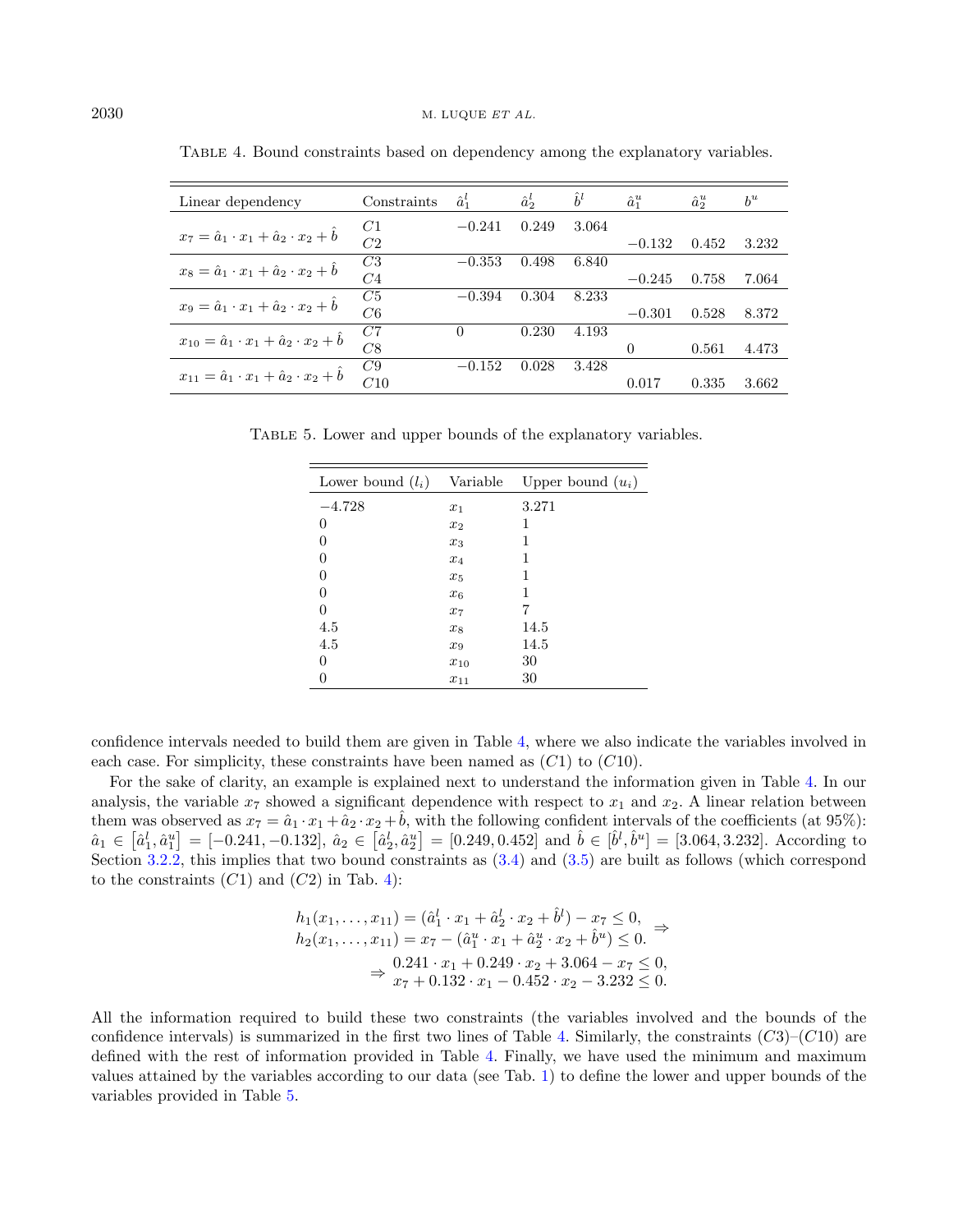|                            |                  | Anxiety<br>$\left( \mathrm{EI}_{1}\right)$ | Motivation<br>$\mathrm{[EI_{2})}$ | Sense of belonging<br>$\left(\mathrm{EI}_3\right)$ | Bullying<br>$\left( \mathrm{EI}_{4}\right)$ |
|----------------------------|------------------|--------------------------------------------|-----------------------------------|----------------------------------------------------|---------------------------------------------|
| Optimal solution of $EI_1$ | $\mathbf{x}_1^*$ | $-0.437$                                   | 0.668                             | 0.057                                              | 0.133                                       |
| Optimal solution of $EI2$  | $\mathbf{x}_2^*$ | $-0.431$                                   | 0.670                             | 0.060                                              | 0.133                                       |
| Optimal solution of $EI3$  | $\mathbf{x}_3^*$ | $-0.402$                                   | 0.657                             | 0.249                                              | 0.232                                       |
| Optimal solution of $EI_4$ | $\mathbf{x}_4^*$ | $-0.110$                                   | 0.586                             | 0.057                                              | $-0.004$                                    |

<span id="page-16-2"></span>Table 6. Pay-off matrix for the multiobjective optimization problem [\(5.2\)](#page-16-0).

Finally, the objective functions of the model are the response variables (*i.e.* the well-being indicators  $y_j$ , with  $j = 1, \ldots, 4$ : anxiety (to be minimized), motivation (to be maximized), sense of belonging (to be maximized) and bullying (to be minimized). To formulate these objective functions, we use the regressions  $\hat{y}_i$  obtained in the first stage that approximate these indexes as functions of the explanatory variables  $x_i$  (see Eq. [\(5.1\)](#page-11-1)). Therefore, using the coefficients  $\hat{\beta}_i^j$  and  $\hat{\alpha}^j$  given in Table [3](#page-14-0)  $(j = 1, \ldots, 4, i = 1, \ldots, 11)$ , the four objective functions are given by<sup>[9](#page-16-1)</sup>:

$$
EI_j(\mathbf{x}) = EI_j(x_1, \dots, x_{11}) = \hat{y}_j(x_1, \dots, x_{11}) = (\hat{\boldsymbol{\beta}}^j)^T \mathbf{x} + \hat{\alpha}^j, \text{ for } j = 1, 2, 3, 4,
$$

where  $(\hat{\boldsymbol{\beta}}^j)^T = (\hat{\beta}_1^j, \ldots, \hat{\beta}_{11}^j)^T$ ,  $\mathbf{x} = (x_1, \ldots, x_{11})^T$  and  $\mathrm{EI}_j(\mathbf{x})$  denotes the estimated value of the indicator  $y_j$  at solution x.

Based on all this information, the multiobjective optimization problem to be solved is the following one:

$$
\min \{EI_1(\mathbf{x}), EI_4(\mathbf{x})\}
$$
\n
$$
\max \{EI_2(\mathbf{x}), EI_3(\mathbf{x})\}
$$
\n
$$
\text{subject to } g_1^I(\mathbf{x}) \le 0,
$$
\n
$$
(C1) - (C10),
$$
\n
$$
l_i \le x_i \le u_i,
$$
\nfor  $i = 1, ..., 11.$ \n(5.2)

## 5.2.3. Solutions to the multiobjective optimization model

To have an initial idea about the trade-offs existing among the indicators, we have calculated their ideal values by individually optimizing each objective function over the feasible set, and this is the ideal vector obtained:

<span id="page-16-0"></span>
$$
z^* = (-0.437, 0.670, 0.249, -0.004)^T.
$$

<span id="page-16-1"></span>The pay-off matrix shown in Table [6](#page-16-2) displays the values of the four objective functions in each of their individual optima (for example, row 1 corresponds to the objective function values at the optimal solution for the anxiety index, row 2 shows the objective function values at the optimal solution for the motivation index, and so on). This matrix also demonstrates that there exists a conflict between each pair of functions, meaning that the Pareto optimal set is not limited to one solution. This also supports the analysis of the problem from a multiobjective optimization point of view. Indeed, observe that the values attained at  $x_1^*, x_2^*$  and  $x_3^*$  are quite far from the ideal value of the bullying indicator (−0.004). The same happens if we compare the sense of belonging index values at  $\mathbf{x}_1^*$ ,  $\mathbf{x}_2^*$  and  $\mathbf{x}_4^*$  with its ideal value (0.249).

Let us recall that the aim of formulating and solving this multiobjective optimization problem is to find a compromise solution enabling to have balanced optimal values in the four well-being indicators, as a way to detect the educational context *(i.e.* the decision variable values) that would allow to achieve such "optimal"

<sup>&</sup>lt;sup>9</sup>Only the significant coefficients  $\hat{\beta}_i^j$  -in any of the indicators, at 1%, 5%, 10%- were included in the final formulation of the objective functions.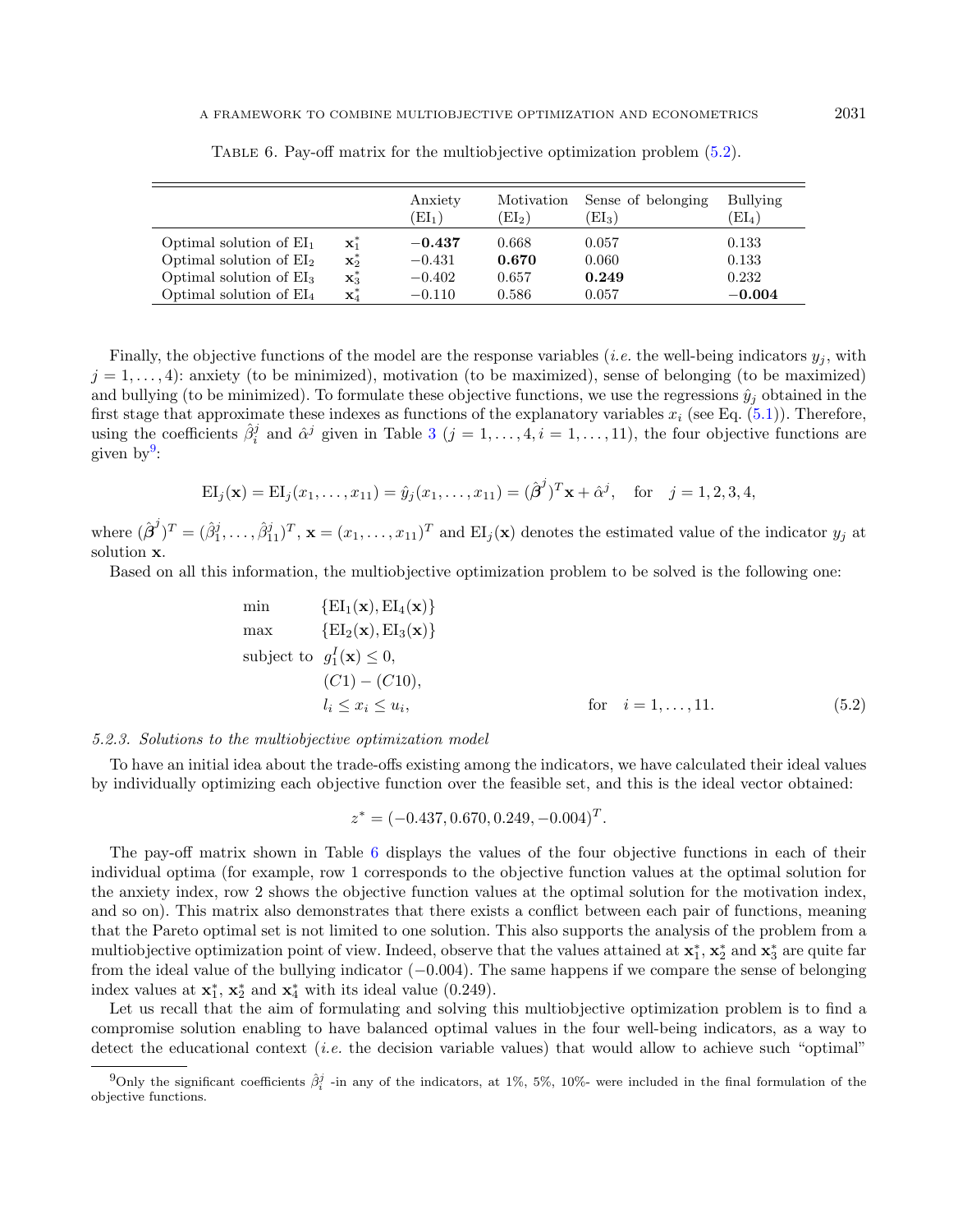## $2032$  M. LUQUE *ET AL.*

situation. To this end, we have applied a reference point-based approach to solve problem [\(5.2\)](#page-16-0). In this approach, the achievement scalarizing function proposed in [\[32\]](#page-20-13) is minimized over the feasible set of solutions, in order to find the closest Pareto optimal solution to a reference point composed of desirable reference values for the objective functions. Mathematically, it is assured that any Pareto optimal solution of the original multiobjective optimization problem can be found by minimizing this function over the feasible set, using the ideal vector as reference point and modifying the weight vector in the whole weight vector space [\[23\]](#page-20-4). Actually, it is also demonstrated that any Pareto optimal solution can be found when fixing the weight vector and varying the reference point [\[23\]](#page-20-4). We would like to clarify that we have chosen a reference point-based approach just to show how the problem obtained can be explicitly solved, but the solving technique must be selected according to the problem obtained and to the type of findings that want to be reached about the situation under scrutiny.

We have considered the ideal values as desirable potential reference levels (denoted by  $q_j$ , for  $j = 1, \ldots, 4$ ) of the four well-being indexes:

<span id="page-17-0"></span>
$$
q_1 = -0.437
$$
,  $q_2 = 0.670$ ,  $q_3 = 0.249$ ,  $q_4 = -0.004$ .

When applying the reference point-based approach, we have solved the differentiable formulation of the function proposed in [\[32\]](#page-20-13), which is the following one for our problem [\(5.2\)](#page-16-0):

$$
\begin{aligned}\n\min \qquad & \alpha + \rho(((\hat{\beta}^1)^T \mathbf{x} + \hat{\alpha}^1 - q_1) + (q_2 - (\hat{\beta}^2)^T \mathbf{x} - \hat{\alpha}^2)) \\
& + \rho((q_3 - (\hat{\beta}^3)^T \mathbf{x} - \hat{\alpha}^3) + ((\hat{\beta}^4)^T \mathbf{x} + \hat{\alpha}^4 - q_4)) \\
\text{subject to } & (\hat{\beta}^j)^T \mathbf{x} + \hat{\alpha}^j - q_j \le \alpha, \qquad \text{for} \quad j = 1, 4, \\
& q_j - (\hat{\beta}^j)^T \mathbf{x} - \hat{\alpha}^j \le \alpha, \qquad \text{for} \quad j = 2, 3, \\
& g_1^I(\mathbf{x}) \le 0, \\
& (C1) - (C10), \\
& l_i \le x_i \le u_i, \qquad \text{for} \quad i = 1, \dots, 11. \qquad (5.3)\n\end{aligned}
$$

In this formulation,  $\rho > 0$  is a so-called augmentation coefficient that assures the Pareto optimality of the solutions generated (we used  $\rho = 0.001$ ). All the criteria are equally weighted, meaning that it is implicitly assumed that the achievement of all the reference values have the same importance for the decision maker. The Pareto optimal solution obtained (values of the decision variables and of the objective functions) when solving problem [\(5.3\)](#page-17-0) can be seen in Table [7.](#page-18-1)

Regarding the well-being indicator values at this solution, we can observe that the anxiety has achieved a value (−0.437) very close to its ideal level -note that it is not exactly the same value since the sense of belonging at this solution gets a different value to the one at solution  $x_1^*$  (see Tab. [6\)](#page-16-2). Mathematically, this means that the Pareto optimal solution which minimizes the distance to the ideal vector has been reached, and this solution is very close to  $x_1^*$  (the individual optimal solution for the anxiety index). In addition, the motivation index gets a value (0.668) near to its ideal level. Nonetheless, the other two indicators (sense of belonging and bullying) are further from their ideal values (0.162 and 0.133, respectively). Then, we can conclude that, if we desire to simultaneously reach values for the four indicators as close as possible to their ideal levels, the best results are attained when the anxiety level is minimum, at the expense of a high sacrifice in the sense of belonging and bullying.

Focusing on the values obtained for the decision variables, we can extract several conclusions regarding the profile of the student getting the best possible indicator values. This solution indicates that the student associated with this Pareto optimal solution is a boy, born in the third period of the year, who is enrolled in a public school. His socio-economic status is high (actually, it has the highest possible socio-economic index according to our database). This student started using digital devices and internet at the ages of five and seven, respectively. On average, he spends two hours using internet outside the school, around four hours studying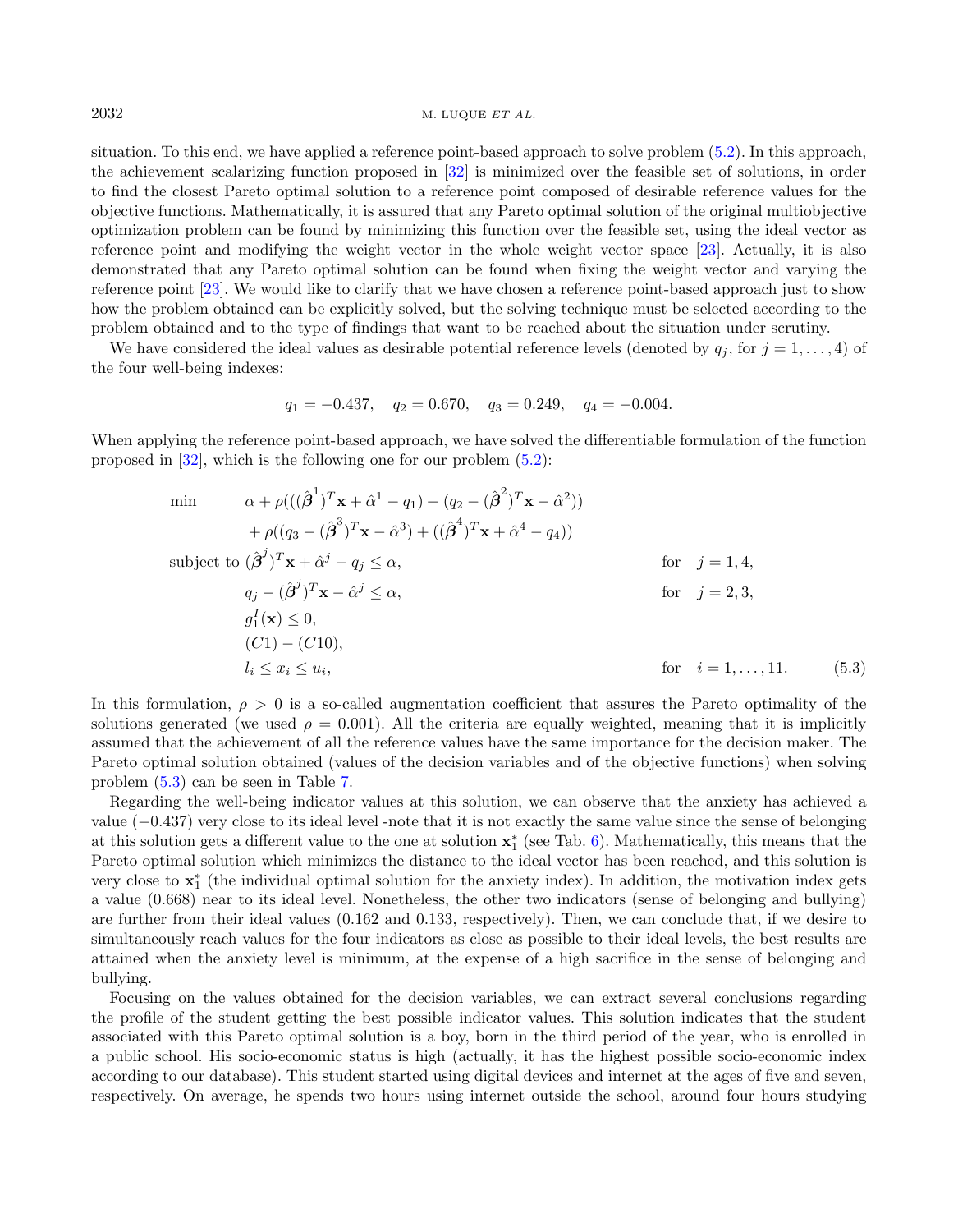| Decision variables               |                 | Values   |
|----------------------------------|-----------------|----------|
| Socio-economic index             | $x_1$           | 3.271    |
| Semi-private schools             | x <sub>2</sub>  | 0.000    |
| Period of birth:                 |                 |          |
| Second period                    | $x_3$           | 0.000    |
| Third period                     | $x_4$           | 1.000    |
| Fourth period                    | $x_5$           | 0.000    |
| Girls                            | $x_{6}$         | 0.000    |
| Hours of internet outside school | $x_7$           | 2.274    |
| Age at use of digital devices    | $x_{8}$         | 5.685    |
| Age at use of internet           | $x_9$           | 6.943    |
| Hours of math                    | $x_{10}$        | 4.193    |
| Hours of reading                 | $x_{11}$        | 2.930    |
| Objective functions              |                 |          |
| Anxiety index                    | EI1             | $-0.437$ |
| Motivation index                 | EI <sub>2</sub> | 0.668    |
| Sense of belonging index         | EI <sub>3</sub> | 0.162    |
| Bullying index                   | $EL_4$          | 0.133    |

<span id="page-18-1"></span>TABLE 7. Solution to problem  $(5.3)$  for the multiobjective optimization problem  $(5.2)$ .

math, and three hours reading at home. If we compare the values for the variables  $x_7, \ldots, x_{11}$  with their mean values (see Tab. [2\)](#page-13-0), we observe that the "optimal" student invest less time using internet, studying math and reading than the average, and the starting ages for using digital devices and internet are both earlier than the average (according to our sample).

This information shows that, if we want to decrease the anxiety and the motivation among students as much as possible, policies must be devoted to decrease the time spent at home for doing homework, which will decrease the stress levels of the students. In addition, the use of internet and digital devices have been revealed to have an impact to get optimal levels for these two indicators, so it must be promoted that students get used with these competences at earlier ages. Observe that this conclusion fits with the fact that the digitalization of many aspects of the current society makes all people be as much formed and updated as possible with the use of ICTs. If students are not sufficiently qualified in this regard, they may suffer from higher levels of anxiety and their motivation may decrease due to a lack of self-esteem. A remedy for this may be to get in contact with ICTs at earlier ages in the future, as we have concluded. Nevertheless, achieving this optimal scenario for the anxiety and the motivation would require a sacrifice, since the students may have a lower feeling of belonging to the school, and bullying is far from its ideal level. Thus, policies should be formulated with caution, taking into account this to prevent that these two aspects of the students' well-being may be deteriorated in excess.

## 6. Conclusion

<span id="page-18-0"></span>A mixed econometric-multiobjective optimization framework as the one proposed in this paper can be very useful for researchers and/or decision makers to study many socio-economic or management problems. The main contribution is that it is possible to identify values for the explanatory variables, fitting the observational data considered, that allow the simultaneous achievement of optimal levels for the response variables considered.

The proposed methodology is especially suitable when certain conflict is observed among the response variables considered. Based on the regressions obtained in the econometric analysis, and making use of the correlations found among the variables (first stage), a multiobjective optimization problem is built, whose solutions can provide interesting conclusions about the phenomenon studied (second stage).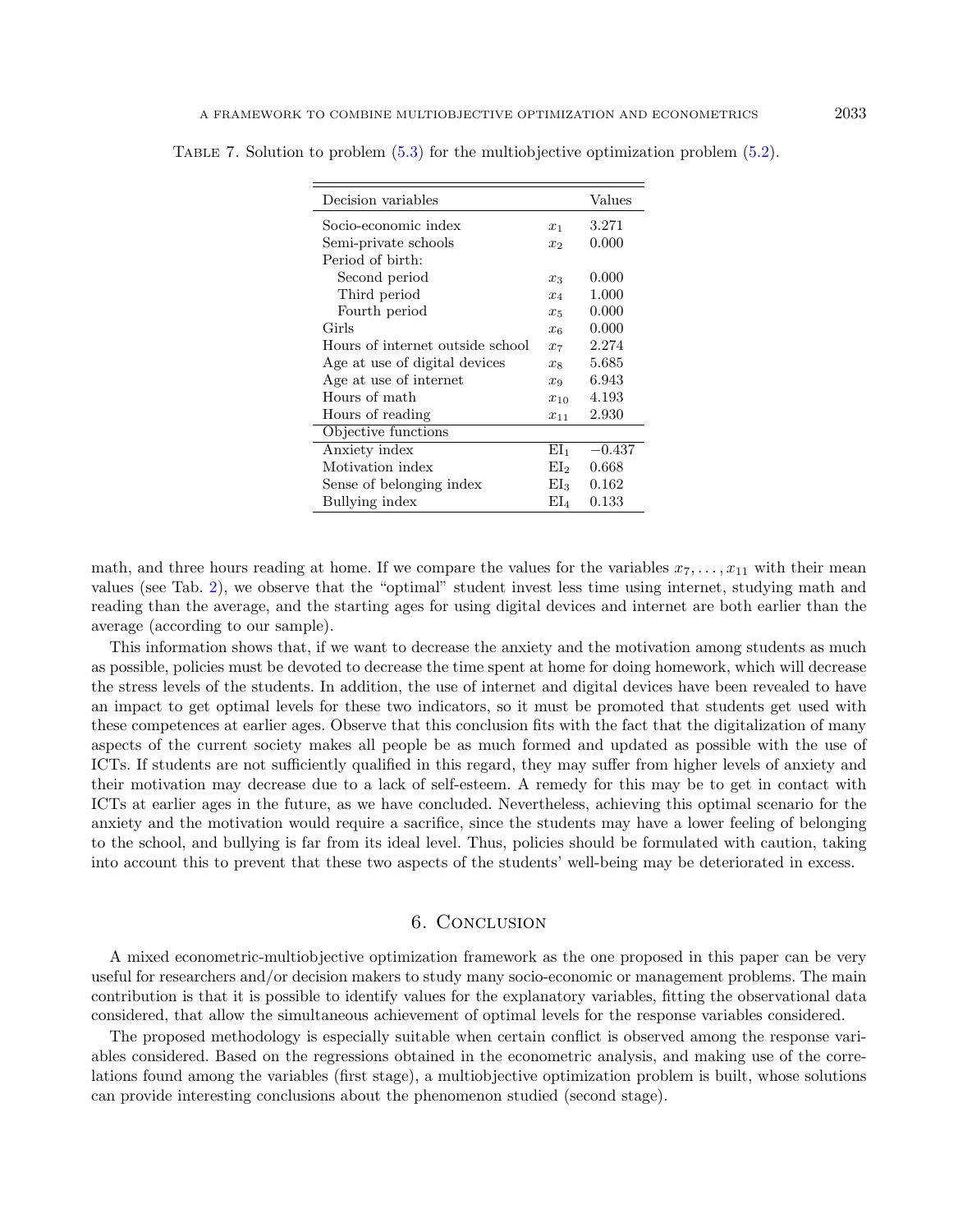#### $2034$  M. LUQUE *ET AL.*

With the resulting information, decision makers can define policies to improve the explanatory variables as much as possible in order to simultaneously achieve optimal levels for the response variables. They may also investigate how the dependencies existing between the explanatory variables can be altered in the future in order to reach satisfactory optimal values of the response variables. Actually, we can foresee the impact at some of the response variables that may cause the achievement of desirable optimal levels for some other response variables. This type of information is impossible to obtain just by an econometric analysis of the problem, so the framework proposed here constitutes a very relevant research contribution.

<span id="page-19-16"></span><span id="page-19-15"></span>Finally, an illustrative example of economy of education has shown the functionality and potential of this methodology. As shown, the application of our proposal shed some light for the development of educational policies to promote the students' well-being, allowing to anticipate to the practical effects of improving the wellbeing indicators considered. We believe that the possibilities of implementing this methodological framework to other socio-economic contexts are immense and deserve future research work.

<span id="page-19-12"></span><span id="page-19-10"></span><span id="page-19-9"></span><span id="page-19-8"></span>Acknowledgements. This work was supported by the Spanish Ministry of Science and Innovation (project PID2020-115429GB-I00), by the Andalusian Regional Ministry of Economy, Knowledge, Business and University (PAI group SEJ-532 and project UMA18-FEDERJA-024, also supported by FEDER funding), and by the University of Malaga (project B1-2020\_18). Sandra Gonzalez-Gallardo is recipient of a research contract within "Ayudas para la Recualificación" del Sistema Universitario Español, Modalidad Margarita Salas", financiado por la Unión Europea – NextGenerationEU.

## **REFERENCES**

- <span id="page-19-17"></span><span id="page-19-6"></span><span id="page-19-4"></span>[1] M. Akib, H. Haryanto, I. Iskandar and A.A. Patak, Investigating the motivation, participation, and achievement of students. Int. J. Humanit. Innovation 1 (2018) 78–87.
- <span id="page-19-2"></span>[2] S. Bannon, T. McGlynn, K. Mckenzie and E. Quayle, The positive role of internet use for young people with additional support needs: Identity and connectedness. Comput. Human Behav. 53 (2015) 504–514.
- <span id="page-19-1"></span>[3] R.J. Barro, Human capital and growth. Am. Econ. Rev. **91** (2001) 12-17.
- [4] F. Borgonovi and J. Pál, A framework for the analysis of student well-being in the PISA 2015 study. OECD Edu. Work. Papers (2016).
- <span id="page-19-3"></span>[5] J. Branke, K. Deb, K. Miettinen and R. Slowiński, editors. Multiobjective Optimization – Interactive and Evolutionary Approaches. Springer, Berlin, Heidelberg (2008).
- <span id="page-19-13"></span>[6] M.M. Chiu, B.W. Chow, C. McBride and S.T. Mol, Students' sense of belonging at school in 41 countries: Cross-cultural variability. J. Cross-Cult. Psychol. 47 (2016) 175–196.
- <span id="page-19-5"></span>[7] C.A.C. Coello, G.B. Lamont and D.A.V. Veldhuizen, Evolutionary Algorithms for Solving Multi-Objective Problems, 2nd edition. Springer, New York (2007).
- <span id="page-19-11"></span>[8] Y. Demir and M. Kutlu, Relationships among internet addiction, academic motivation, academic procrastination and school attachment in adolescents. Int. Online J. Edu. Sci. 10 (2018) 315–322.
- <span id="page-19-14"></span>[9] M. Ehrgott and D. Tenfelde-Podehl, Computation of ideal and nadir values and implications for their use in MCDM methods. Eur. J. Oper. Res. 151 (2003) 119–139.
- <span id="page-19-7"></span>[10] A.I. González-Fernández, M. Rubio-Misas and F. Ruiz, Goal programming to evaluate the profile of the most profitable insurers: An application to the Spanish insurance industry. *Int. Trans. Oper. Res.* 27 (2020) 2976–3006.
- <span id="page-19-0"></span>[11] C.O. Henriques, M. Luque, O.D. Marcenaro-Gutierrez and L.A. Lopez-Agudo, A multiobjective interval programming model to explore the trade-offs among different aspects of job satisfaction under different scenarios. Socio-Econ. Plan. Sci. 66 (2019) 35–46.
- [12] C.O. Henriques, L.A. Lopez-Agudo, O.D. Marcenaro-Gutierrez and M. Luque, Reaching compromises in workers' life satisfaction: A multiobjective interval programming approach. J. Happiness Stud. 22 (2021) 207–239.
- [13] A.L. Jogi, E. Kikas, M.K. Lerkkanen and K. Mägi, Cross-lagged relations between math-related interest, performance goals and skills in groups of children with different general abilities. Learn. Indiv. Diff. 39 (2015) 105–113.
- [14] D. Kalyanmoy and K. Miettinen, Nadir point estimation using evolutionary approaches: Better accuracy and computational speed through focused search. In: Multiple Criteria Decision Making for Sustainable Energy and Transportation Systems, edited by M. Ehrgott, B. Naujoks, T. Stewart and J. Wallenius. Springer Berlin Heidelberg, Berlin, Heidelberg (2010) 339–354.
- [15] M.L. Kern, L.E. Waters, A. Adler and M.A. White, A multidimensional approach to measuring well-being in students: Application of the perma framework. J. Positive Psychol. 10 (2015) 262–271.
- [16] G. Li, G. Hou, D. Yang, H. Jian and W. Wang, Relationship between anxiety, depression, sex, obesity, and internet addiction in chinese adolescents: A short-term longitudinal study. Addict. Behav. 90 (2019) 421–427.
- [17] M. Luque, F. Ruiz and K. Miettinen, Global formulation for interactive multiobjective optimization. OR Spectr. 33 (2011) 27–48.
- [18] M. Luque, O.D. Marcenaro-Gutiérrez and L.A. López-Agudo, On the potential balance among compulsory education outcomes through econometric and multiobjective programming analysis. Eur. J. Oper. Res. 241 (2015) 527–540.